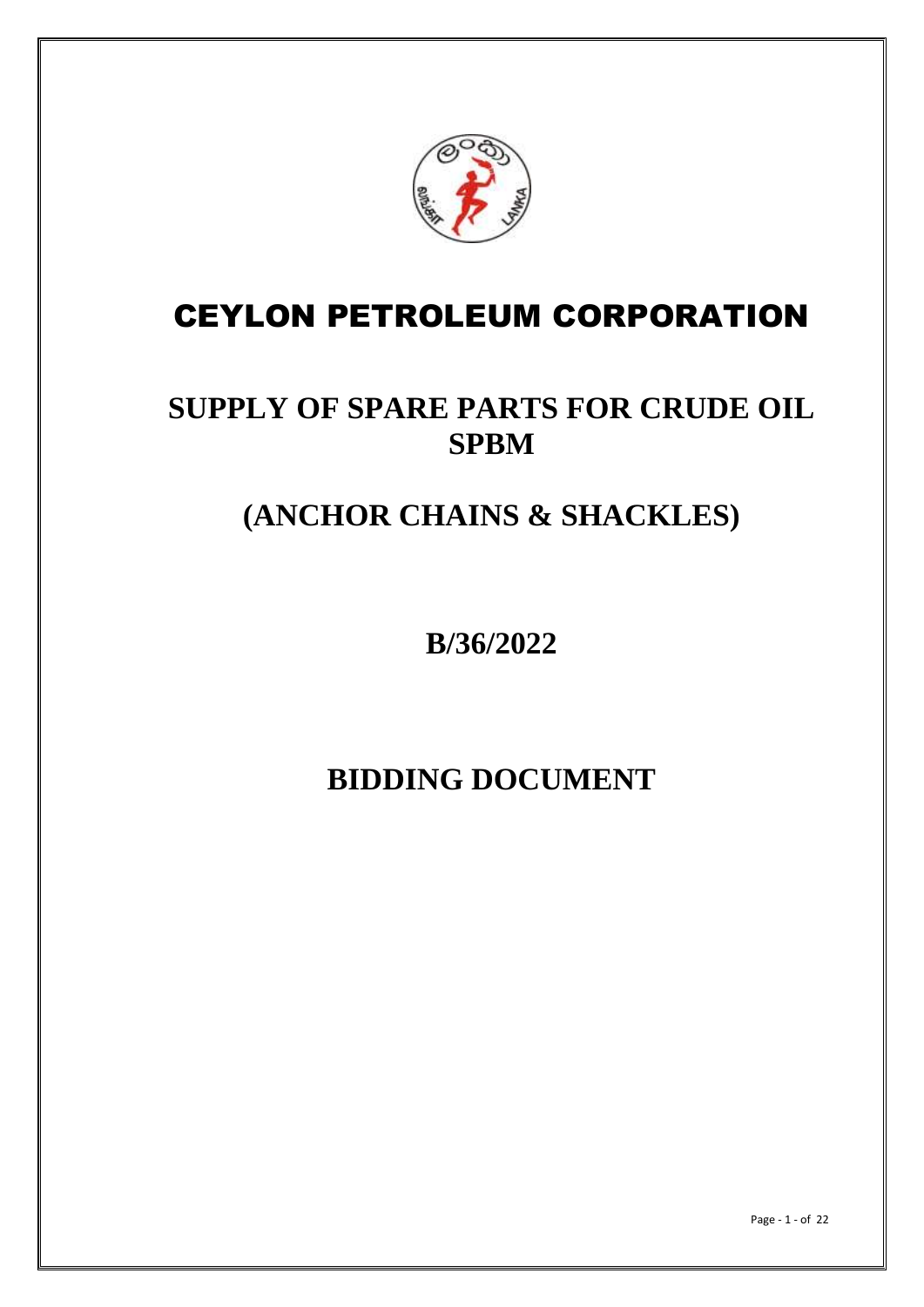#### **INVITATION FOR BIDS**

# **CEYLON PETROLEUM CORPORATION SUPPLY OF SPARE PARTS FOR CRUDE OIL SPBM (ANCHOR CHAINS & SHACKLES) B/36/2022**

The Chairman, Departmental Procurement Committee on behalf of Ceylon Petroleum Corporation (CPC) invites sealed bids from manufacturers or their authorized Local Agents for the supply of Anchor Chains & Shackles for the maintenance of Crude Oil SPBM.

To be eligible for awarding the Contract, the successful bidder shall not have been blacklisted and shall have complied with the eligibility and qualification criteria stated in the Bidding Document.

Bidding documents can be obtained on working days between 0900 hrs. to 1500 hrs. up to 30.06.2022 from the office of Manager (Procurement & Stores), Ceylon Petroleum Corporation, 1st. Floor, No. 609, Dr. Danister De Silva Mwt., Colombo 09, on a written request, after payment of non-refundable fee of Rs.5,000.00 (Rs.4,464.29 + 12% VAT per set) or download from CPC website, i.e - [http://ceypetco.gov.lk/public-tenders/.](http://ceypetco.gov.lk/public-tenders/) The bidders who download the documents should pay document fees to the Account No. 004100110208633 of Ceylon Petroleum Corporation of People's Bank (Head Office) and the receipt should be submitted along with the Bid.

All Bids should be accompanied by a Bid Security amounts to Rs.150,000.00.

The Bid will be **closed at 1400 hrs. on 01.07.2022** and opened at the Office of Manager (Procurement & Stores), Ceylon Petroleum Corporation at the address given below, immediately after the closing time of the Bid. Bidders or their authorized representatives may present at the opening of the Bid.

Chairman, Departmental Procurement Committee, c/o Manager (Procurement & Stores), Ceylon Petroleum Corporation, No. 609, Dr. Danister De Silva Mawatha, Colombo 09, Sri Lanka. Tele : 0094-11-5455336 Fax : 0094-11-5455424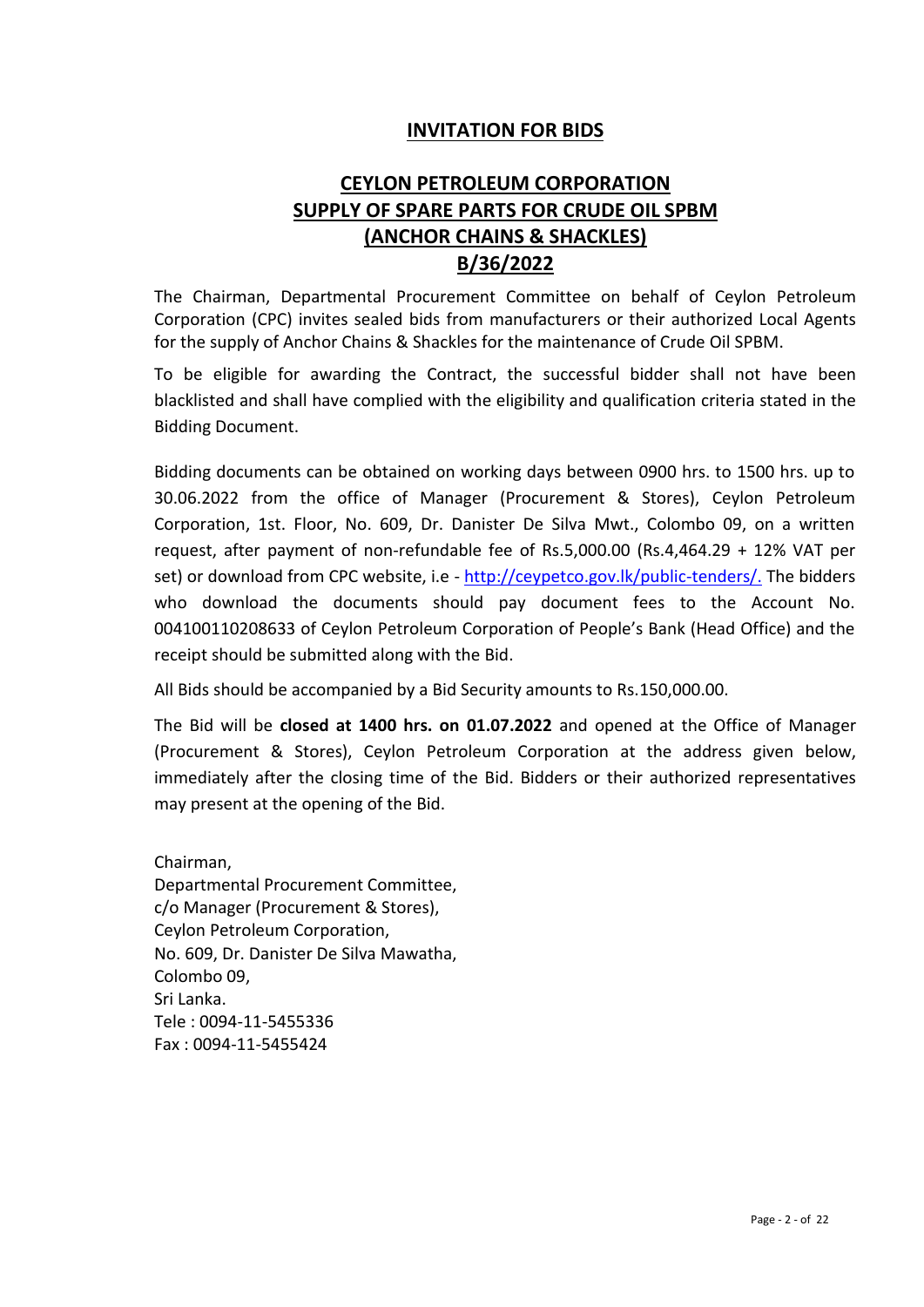| 1.1  |  |
|------|--|
| 1.2  |  |
| 1.3  |  |
| 1.4  |  |
| 1.5  |  |
| 1.6  |  |
| 1.7  |  |
| 1.8  |  |
| 1.9  |  |
| 1.10 |  |
| 1.11 |  |
| 1.12 |  |
| 1.13 |  |
| 1.14 |  |
| 1.15 |  |
| 1.16 |  |
| 1.17 |  |
| 1.18 |  |
| 1.19 |  |
| 1.20 |  |
| 1.21 |  |
| 1.22 |  |
|      |  |
| 2.1  |  |
| 2.2  |  |
| 2.3  |  |
| 2.4  |  |
| 2.5  |  |
| 2.6  |  |
| 2.7  |  |
| 2.8  |  |
| 2.9  |  |
| 2.10 |  |
| 2.11 |  |
| 2.12 |  |
| 2.13 |  |
|      |  |
|      |  |
|      |  |
|      |  |
|      |  |
|      |  |
|      |  |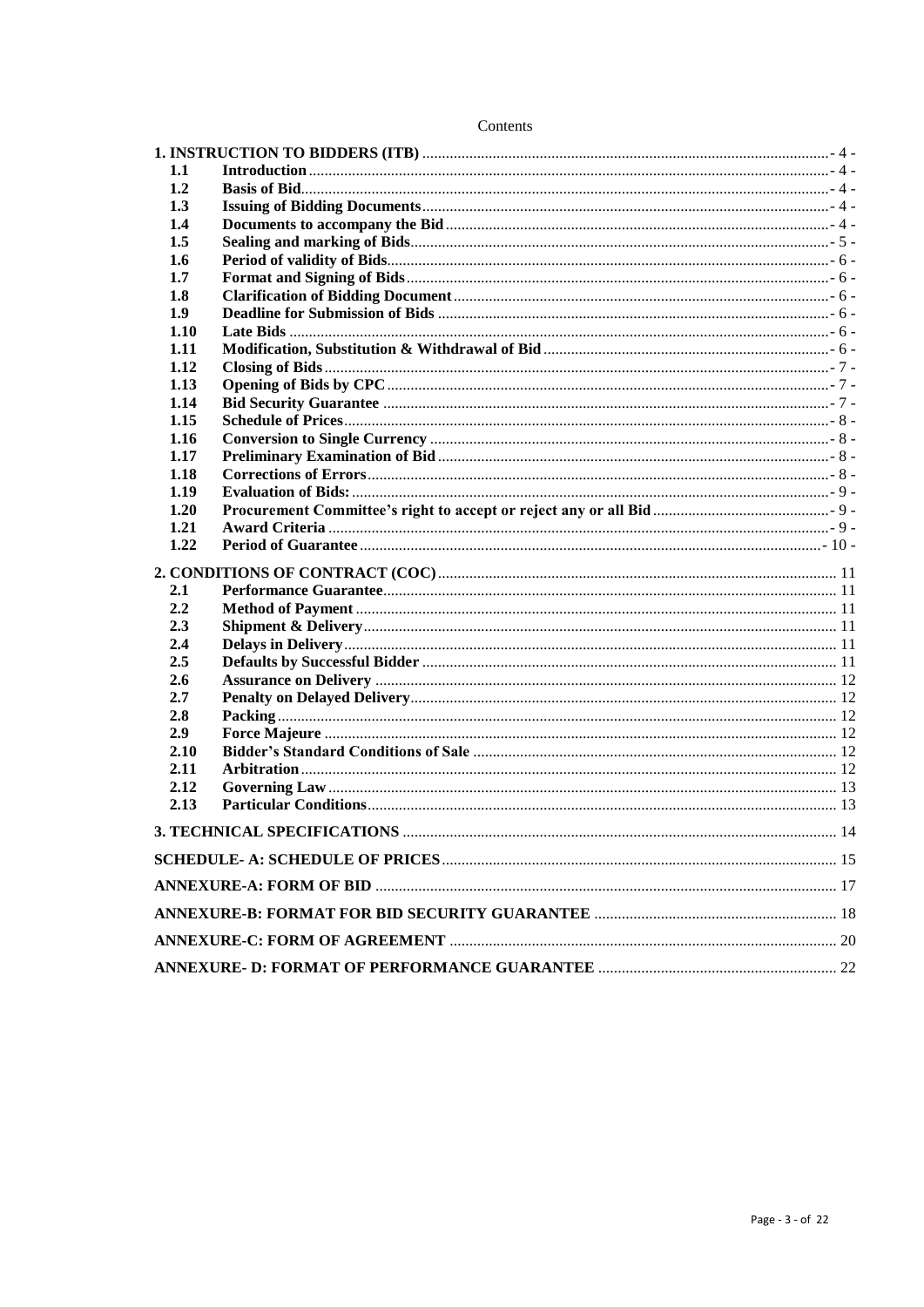# **1 INSTRUCTION TO BIDDERS (ITB)**

#### <span id="page-3-1"></span><span id="page-3-0"></span>**1.1 Introduction**

1.1.1. The Chairman, Procurement Committee, Ceylon Petroleum Corporation will receive sealed Bids from Reputed Manufacturers or their authorized Export Agents abroad or their authorized Local Agents (Manufacturer's or Export Agent's) for the supply of Anchor Chains & Shackles required for the maintenance of Crude Oil SPBM.

#### <span id="page-3-2"></span>**1.2 Basis of Bid**

- 1.2.1 Bids are to be forwarded on the basis of C & F (delivered to Colombo) for the supply of Anchor Chains & Shackles to CPC in completely with all manufacturer's quality certificates, past supply records.
- 1.2.2 Additional services provided by the Bidder not covered in this Invitation to Bid shall be stated clearly. If no exceptions are stated, CPC would assume that Bidder conforms to most stringent conditions of the Bidding document.
- 1.2.3 Bids are to be forwarded for the supply of Anchor Chains & Shackles as per the Technical Specifications stipulated in the Bidding document.

#### <span id="page-3-3"></span>**1.3 Issuing of Bidding Documents**

- 1.3.1 Bidding documents can be obtained on working days between 0900 hrs. to 1500 hrs. up to 30.06.2022 from the office of Manager (Procurement & Stores), Ceylon Petroleum Corporation, 1st. Floor, No. 609, Dr. Danister De Silva Mwt., Colombo 09, on a written request, after of non-refundable fee of Rs.5,000.00 (Rs.4,464.29 + 12% VAT per set) or download from CPC website, i.e - [http://ceypetco.gov.lk/public-tenders/.](http://ceypetco.gov.lk/public-tenders/) The bidders who downloaded the documents should pay document fees to the Account No. 004100110208633 of Ceylon Petroleum Corporation of People's Bank (Head Office) and the receipt should be submitted along with the Bid.
- 1.3.2 Bidding Document will consist of the followings:
	- 1. Invitation to Bidders
	- 2. Instructions to Bidders (ITB)
	- 3. Conditions of Contract (COC)
	- 4. Technical Specifications
	- 5. Schedule of Prices
	- 6. Form of Bid
	- 7. Format for Bid Security Guarantee
	- 8. Form of Agreement
	- 9. Format for Performance Guarantee

#### <span id="page-3-4"></span>**1.4 Documents to accompany the Bid**

1.4.1 All Bids should contain adequate particulars in respect of the items offered.

**Failure to furnish the following documents and details, before the closing of Bid, may result in the Bid being rejected. All documents shall be furnished in English language.**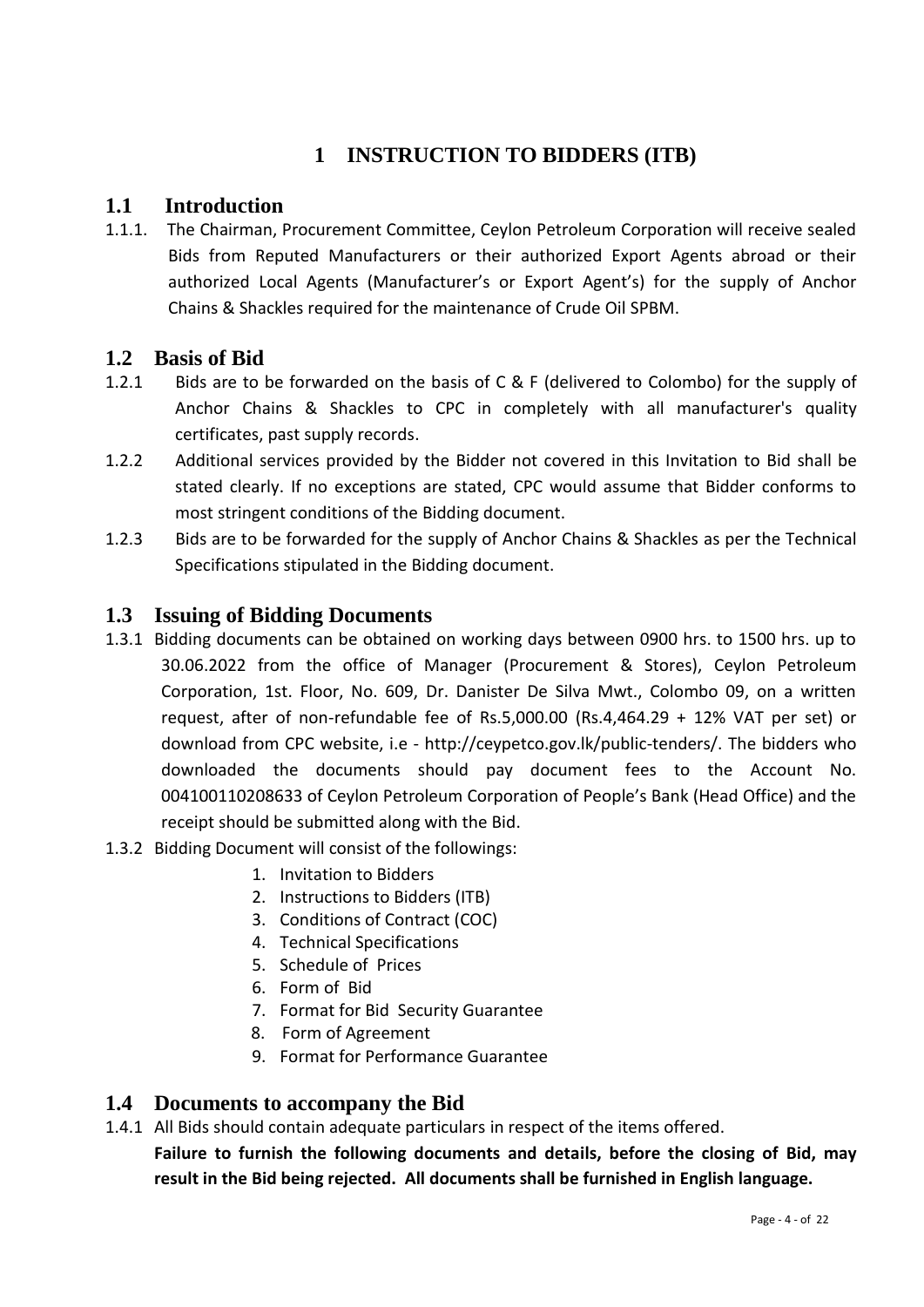| <b>Description</b>                                                                                             | <b>Bidder's Response</b> |
|----------------------------------------------------------------------------------------------------------------|--------------------------|
| Country of Origin                                                                                              |                          |
| Name & Country of Manufacturer                                                                                 |                          |
| Certificate from Manufacturer for the Country of Origin                                                        |                          |
| Company profile of the Authorized Local Agent<br>(if<br>applicable)                                            |                          |
| Detail specification of the items offered including drawings,<br>installation manual & mill certificates, etc. |                          |
| Certificate for the manufacturer's guarantee for the items<br>offered                                          |                          |
| Conditions of warranty offered on time basis                                                                   |                          |
| Availability of Mill Test Certificate according to EN10204<br>type $3.2$                                       |                          |
| Third Party Inspector                                                                                          |                          |
| Past Performance History of the offered brand for 5 years<br>together with details of clients (USA, EU, JP)    |                          |
| Delivery Schedule                                                                                              |                          |
| Form of Bid (Annexure-A) duly completed and signed.                                                            |                          |
| Bid Security Guarantee (as per Annexure B).                                                                    |                          |

## <span id="page-4-0"></span>**1.5 Sealing and marking of Bids**

1.5.1 Bids shall be submitted in duplicates as per the conditions specified in this Bidding document. The original and the duplicate of the Bid should be placed in separate envelopes marked 'ORIGINAL' and 'DUPLICATE'. Both envelopes should be enclosed in one securely sealed cover, which should be marked "BID FOR THE SUPPLY OF ANCHOR CHAINS & SHACKLES" (the Invitation to Bid title) on the top left hand corner and the statement, "DO NOT OPEN BEFORE 1400 hrs. on 01.07.2022 (to be completed with the time and date specified in the Bidding document) and shall be addressed to:

Chairman, Departmental Procurement Committee, c/o Procurement & Stores Function, Ceylon Petroleum Corporation, 1 st Floor, No. 609, Dr. Danister De Silva Mawatha, Colombo 09. Tel: 5455336, Fax No. 5455424

1.5.2 If the outer envelope is not sealed and marked as required above, the CPC will assume no responsibility for the Bid's being misplaced or premature opening. If the outer envelope discloses the Bidder's identity, the CPC will not guarantee anonymity of the Bid submission but this disclosure will not constitute grounds for Bid rejection.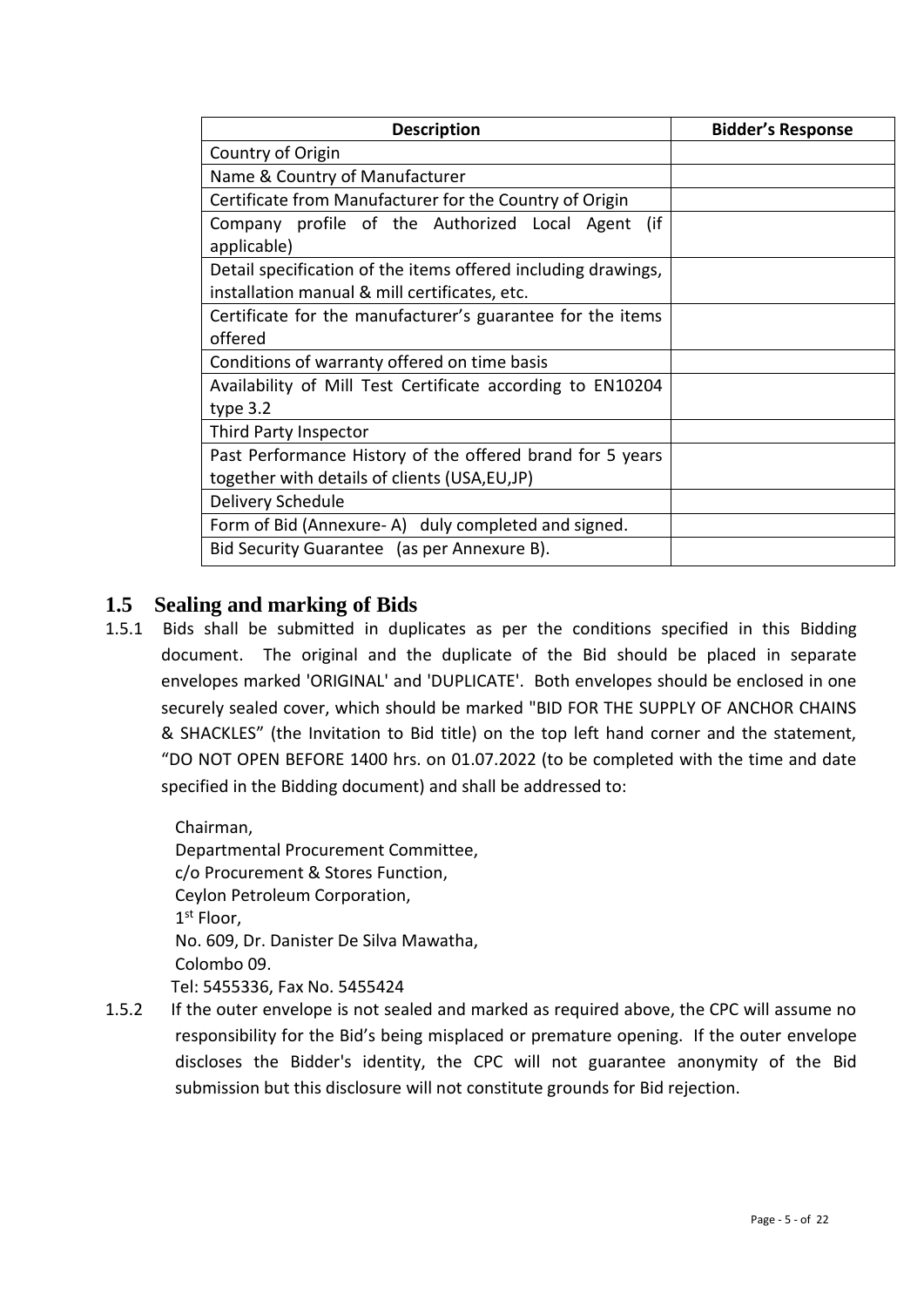# <span id="page-5-0"></span>**1.6 Period of validity of Bids**

- 1.6.1 All offers shall be valid for a minimum period of **Sixty (60)** days from the closing date of the Bid. Bidders should however, clearly indicate the maximum period that their offers would be valid. A Bid valid for a shorter period will be rejected as non-responsive.
- 1.6.2 Prices indicated in the Schedule of Prices, (Clause 1.15 below) shall be firm and shall not be subject to any price variation within the period of validity stated in (1.6.1) above.

## <span id="page-5-1"></span>**1.7 Format and Signing of Bids**

- 1.7.1 The Original and the Duplicate of the Bid shall be typed, or written in indelible ink, and shall be signed by the Bidder, or person(s) duly authorized to bind the Bidder to the Contract. All pages of the Bid except for un-amended printed literature shall be initialled by the person(s) signing the Bid.
- 1.7.2 Any inter lineation, erasures or over-writing shall be valid only if they are initialled by the person(s) signing the Bid. All corrections shall be very clear and no overwriting shall be accepted.

#### <span id="page-5-2"></span>**1.8 Clarification of Bidding Document**

1.8.1 A prospective Bidder requiring any clarification of the Bidding document should notify CPC in writing by hand or post or facsimile at the CPC's mailing address indicated in ITB clause 1.6. Similarly if a Bidder feels that any important provision is unacceptable, such objection should be raised at this stage. CPC will respond in writing to any request for clarification or modification of the Bidding document that is received not later than Seven (07) days prior to the deadline of submission of Bids prescribed by the CPC. Copies of the CPC's response will be sent to all prospective Bidders within Three (03) days prior to the closing of the Bid who have collected Bidding documents.

#### <span id="page-5-3"></span>**1.9 Deadline for Submission of Bids**

- 1.9.1 Chairman, Procurement Committee, CPC must receive Bids at the address specified under ITB Clause 1.5 not later than the time and date stipulated in clause 1.12.
- 1.9.2 Chairman Procurement Committee, CPC may at his discretion, extend this deadline for submission of Bids, by amending the Bidding documents, in which case all rights and obligations of CPC and the Bidders will thereafter be subjected to the deadline as extended.

#### <span id="page-5-4"></span>**1.10 Late Bids**

1.10.1Any Bid received by the Chairman, Procurement Committee CPC, after the deadline for submission of Bid, will be rejected and returned unopened to the Bidder.

#### <span id="page-5-5"></span>**1.11 Modification, Substitution & Withdrawal of Bid**

- 1.11.1The Bidder may modify or withdraw his Bid after submission, provided that written notice of the modification or withdrawal is received by the CPC, prior to the deadline prescribed for Bid submission.
- 1.11.2The Bidder's modifications shall be prepared, sealed, marked and despatched as follows: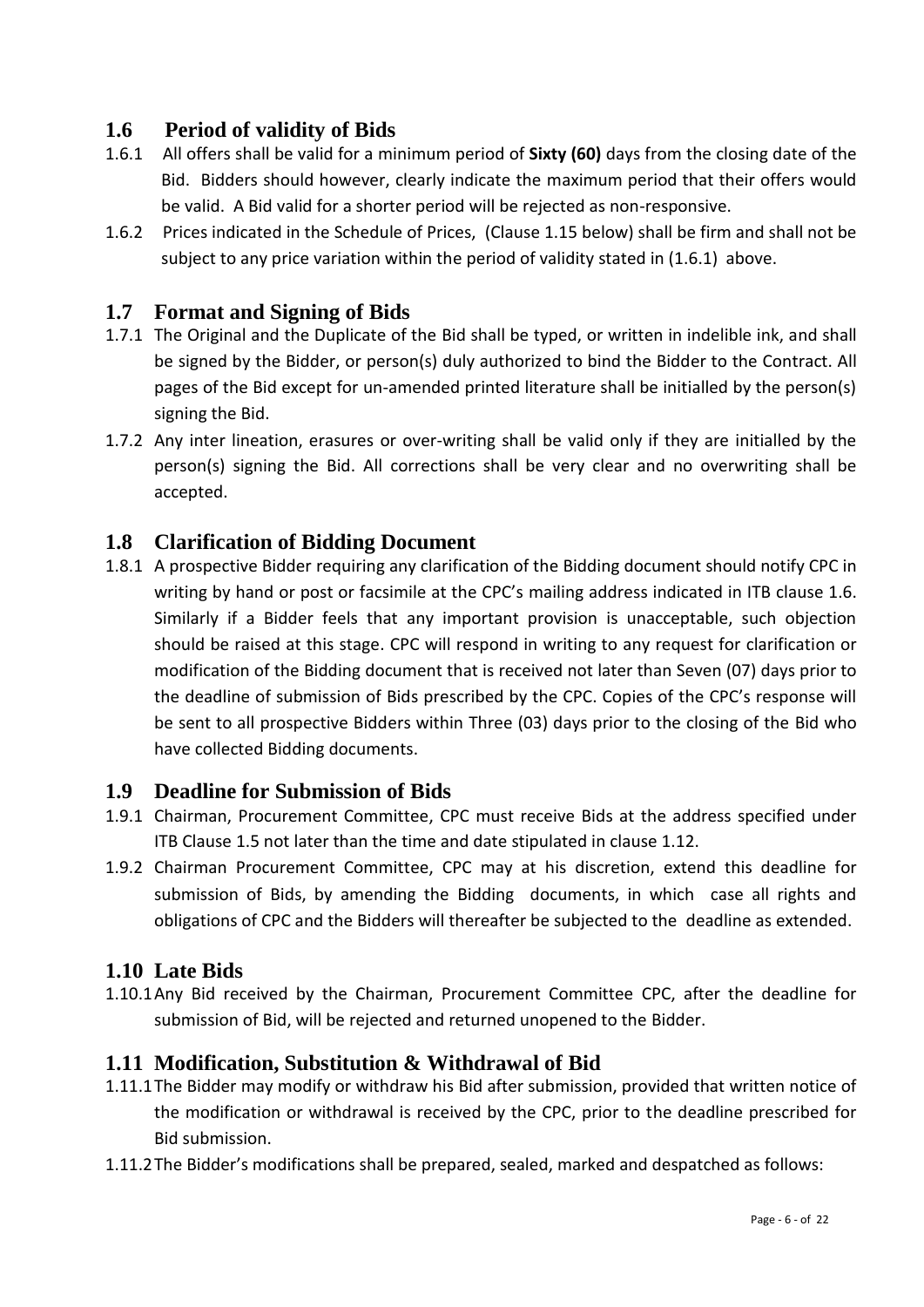1.11.3A Bidder wishing to withdraw his Bid, shall notify the CPC in writing prior to the deadline prescribed for the submission of Bid. A withdrawal notice may also be sent by Facsimile, but must be followed by the original, by post or by hand not later than the deadline for submission of Bid. The notice of withdrawal shall be addressed to the address given in ITB clause 1.5, bearing the Bid name and the words "BID WITHDRAWAL NOTICE". Bid withdrawal notices received after the deadline for submission of Bid will be ignored, and the submitted Bid will deem to be valid.

# <span id="page-6-0"></span>**1.12 Closing of Bids**

1.12.1Bid, sealed and addressed as aforesaid, shall be sent under Registered Cover to reach to the address given in ITB clause 1.5, not later than 1400 hrs. Sri Lanka local time on 01.07.2022. If the Bidders or their representatives choose not to send their Bid under Registered Cover, they could deposit such Bids in the Tender Box provided for this purpose at the office of the; Manager (Procurement & Stores),

Procurement & Stores Function, Ceylon Petroleum Corporation, 1 st Floor, No. 609, Dr. Danister De Silva Mwt. Colombo 09.

## <span id="page-6-1"></span>**1.13 Opening of Bids by CPC**

1.13.1Bid will be opened immediately after the closing date and time fixed for receipt of Bid, at the address given above or such other place as arranged if the Manager (Procurement & Stores)'s office is not available.

# <span id="page-6-2"></span>**1.14 Bid Security Guarantee**

- 1.14.1Each Bid shall be accompanied by a Bid Security Guarantee, undertaking that the bid will be held valid for the specified period and that the bid will not be withdrawn during that period. Such security shall be in the form of a Bank Draft or a Bank Guarantee issued by a commercial Bank in Sri Lanka or a foreign bank with the guarantee confirmed by a commercial bank in Sri Lanka and approved by the Central Bank of Sri Lanka and payable to the CPC on demand in a sum of Rupees one hundred twenty four thousand only (Rs. 124,000.00).
- 1.14.2The Bid Security Guarantee should be valid for **Eighty Eight (88) days** from the date of closing of Bid. (i.e. 27.09.2022) A format of Bid Security Guarantee is attached in Annexure "B".
- 1.14.3Failure to submit the Bid Security Guarantee at the time, or before the closing of Bid, and in accordance with above said requirements, and in the format provided, will result in the Bid being rejected.
- 1.14.4Bid Security Guarantee from unsuccessful Bidders will be returned to them after the award is made to the successful Bidder. The Bid Security Guarantee of the successful Bidder will be returned only after receipt of the Performance Guarantee.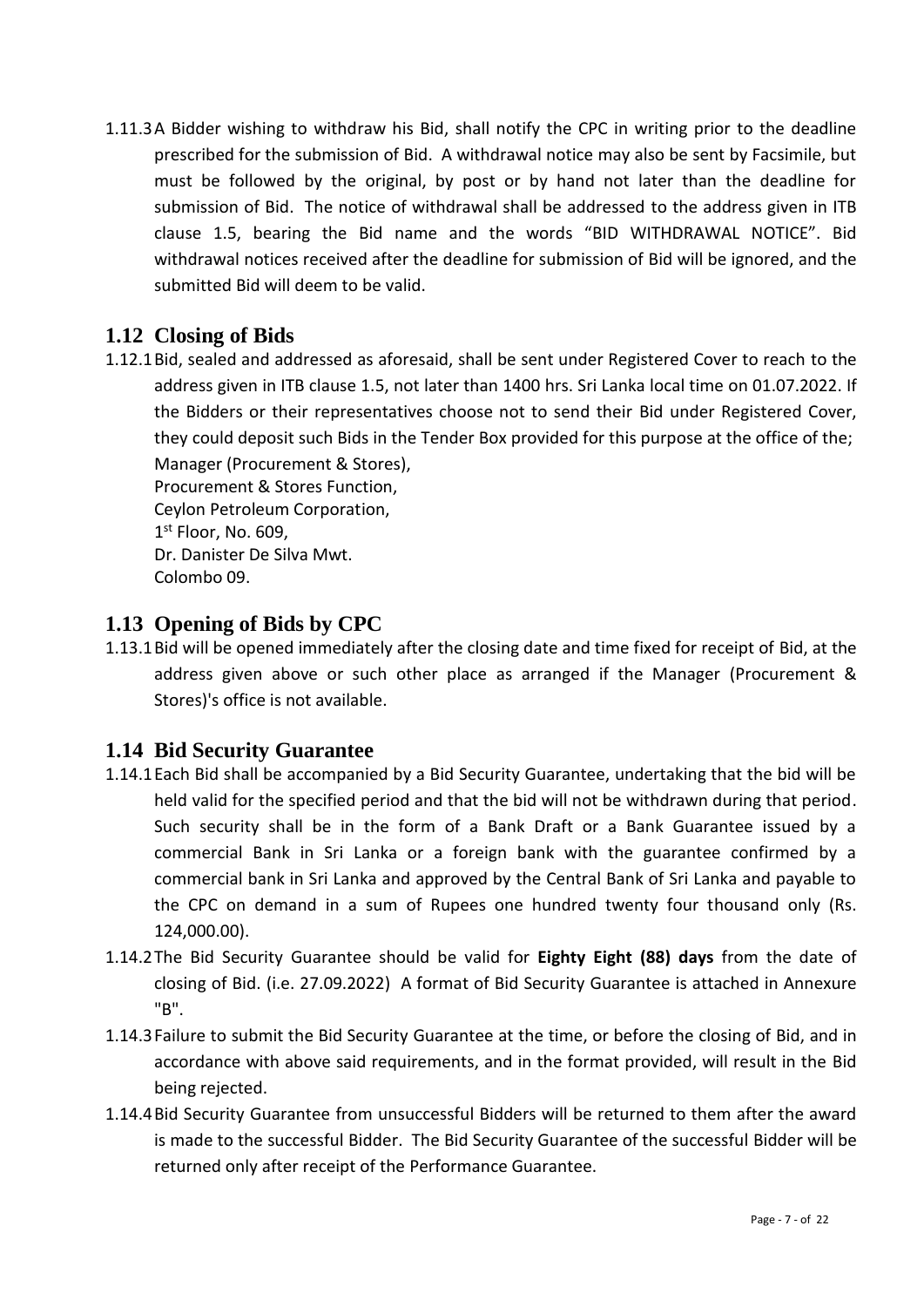## <span id="page-7-0"></span>**1.15 Schedule of Prices**

- 1.15.1Bidder shall submit their offer in Schedule attached indicating Offer Validity, Delivery Period & Country of Origin. Rates quoted should be computed on the basis of Delivered in Colombo.
- 1.15.2Bidders are also required to duly sign and return the Schedule of Prices indicating their offers in detail together with the Pro-forma Invoice.
- 1.15.3Prospective Bidders are requested to submit their offers in foreign currency (i.e US\$, GBP, EURO & JPY) which are freely convertible in Sri Lanka.
- 1.15.4All Agent's Commission, (if any), shall be disclosed in Sri Lanka Rupees in the appropriate column of the Schedule of Prices.
- 1.15.5Prices not submitted on the prescribed form and in the manner required are liable for rejection.

#### <span id="page-7-1"></span>**1.16 Conversion to Single Currency**

1.16.1To facilitate evaluation & comparison of Bids, all prices quoted in foreign currency will be converted to Sri Lankan Rupees at the Selling Exchange Rate of the Treasury Division of People's Bank of Sri Lanka, prevailing on the date of opening of Bids.

#### <span id="page-7-2"></span>**1.17 Preliminary Examination of Bid**

- 1.17.1The CPC will examine the Bid to determine whether they are complete, any computational errors have been made, whether the documents have been properly signed, and the Bids are generally in order. The CPC may, at its discretion call clarifications from Bidders.
- 1.17.2The request for clarification and the response shall be in writing within two weeks from the clarifications and no change in the price or substance of the Bid shall be sought, offered or permitted.

#### <span id="page-7-3"></span>**1.18 Corrections of Errors**

- 1.18.1Bids determined to be substantially responsive will be checked by the Employer for any arithmetic errors. Errors will be corrected by the Employer as follows:
	- i. Where there is a discrepancy between the amounts in figures and in words, the amount in words will govern; and
	- ii. Where there is a discrepancy between the unit rate and the line item total resulting from multiplying the unit rate by the quantity, the unit rate as quoted will govern, unless there is an obviously gross misplacement of the decimal point in the unit rate, in which case the line item total as quoted will govern, and the unit rate will be corrected.
	- iii. If the total Bid price increases due to corrections made on above procedure, the bid price shall not be adjusted to the increased price and the corrections should be readjusted within the Bid price in consultation with the Bidder.
	- iv. If the bid price decreases by the above procedure, the amount stated in the Form of Bid shall be adjusted with the concurrence of the Bidder and shall be considered as binding upon the Bidder.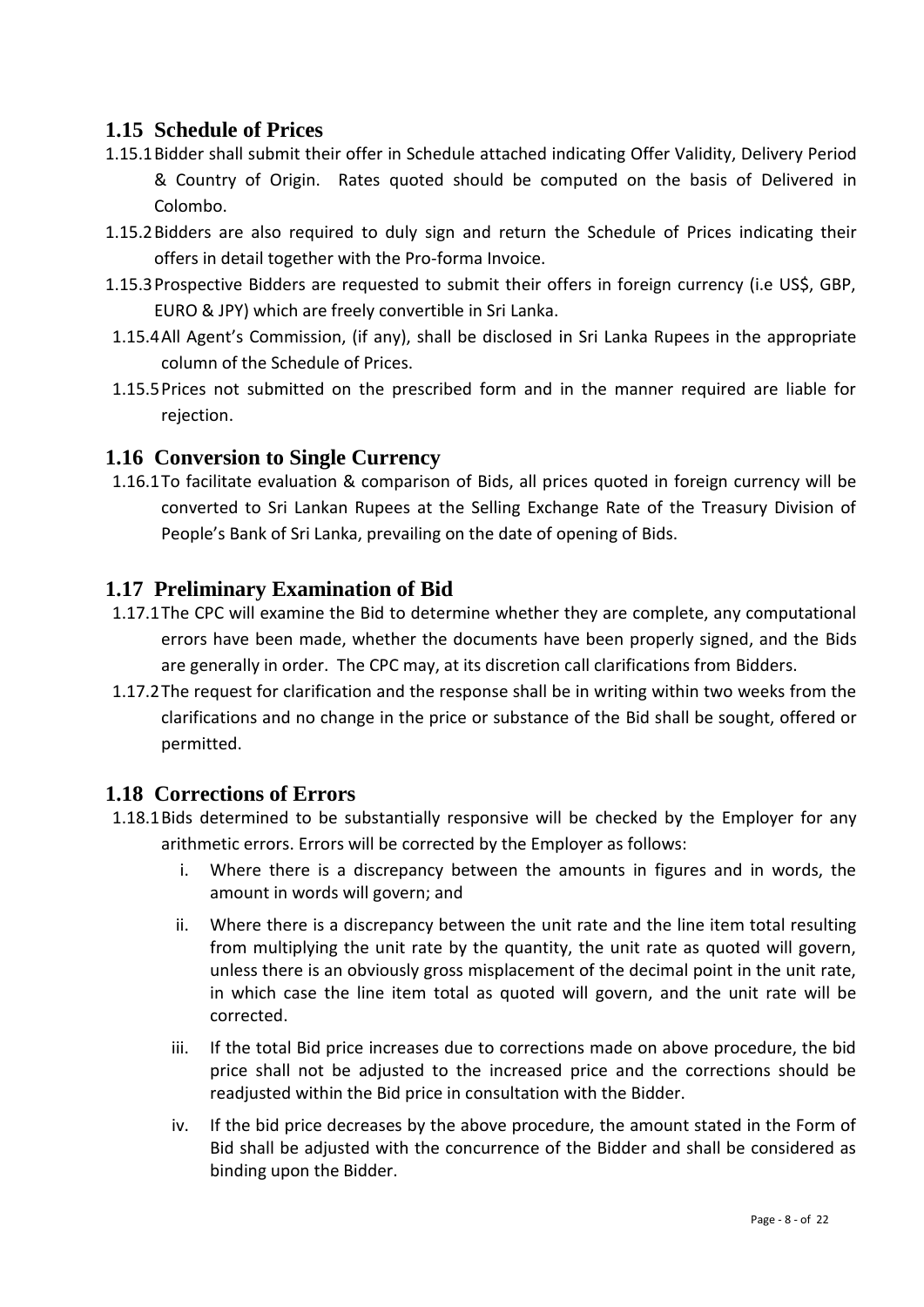v. If the bidder does not accept the corrected amount of bid, its bid shall be rejected and the bid security shall be forfeited.

#### <span id="page-8-0"></span>**1.19 Evaluation of Bids:**

1.19.1The CPC will carry out a detailed evaluation of the Bids, to determine whether the Technical

aspects are properly addressed, and the Bids are substantially responsive.

1.19.2The evaluation methodology will comprise:

#### Technical requirements:

Specifications and supporting technical catalogues in compliance with Technical Specifications of this Bidding document including the information / details requested Under Clause 1.4 of ITB.

Financial Evaluation of Bid

The comparison of the Delivered to Colombo price for the "Supply of Anchor Chains & Shackles" together with the local agency commission (if any) will be evaluated.

- 1.19.3In addition to the Bid prices indicated in the schedule, the following factors will also be considered in the evaluation.
	- $\checkmark$  Quality & durability of the offered product
	- $\checkmark$  Past supply records of the offered makes of Anchor Chains & Shackles
	- $\checkmark$  Delivery Schedule
	- $\checkmark$  Availability of After Sales Services.

#### <span id="page-8-1"></span>**1.20 Procurement Committee's right to accept or reject any or all Bid**

- 1.20.1The Procurement Committee will not be bound to make the award to the Bidder submitting the lowest offer.
- 1.20.2The Procurement Committee reserves the right to reject any or all Bid or any part thereof, without adducing any reasons. The Procurement Committee may accept any or all items of an offer, and reserves the right to increase or decrease the number of units to be contracted for, at prices indicated in the Schedule of Prices.
- 1.20.3The notice of acceptance of Bid will be sent by facsimile, followed by post to the successful Bidder, to the address given by him in the Bidding Document, soon after the decision of the Procurement Committee.

#### <span id="page-8-2"></span>**1.21 Award Criteria**

- 1.21.1 Subject to ITB Clause 1.19 the Procurement Committee will award this contract for supply of Anchor Chains & Shackles to the successful Bidder, whose Bid has been determined to be substantially responsive, lowest evaluated Bid, provided that the Bidder is determined to be qualified to perform the contract satisfactorily.
- 1.21.2 The successful Bidder/s will be called upon to Supply to CPC, Anchor Chains & Shackles conforming to period of delivery as per clause 2.3 of COC. The successful Bidder will be called upon to enter into an Agreement with CPC. A specimen Form of Agreement is attached as Annexure- C.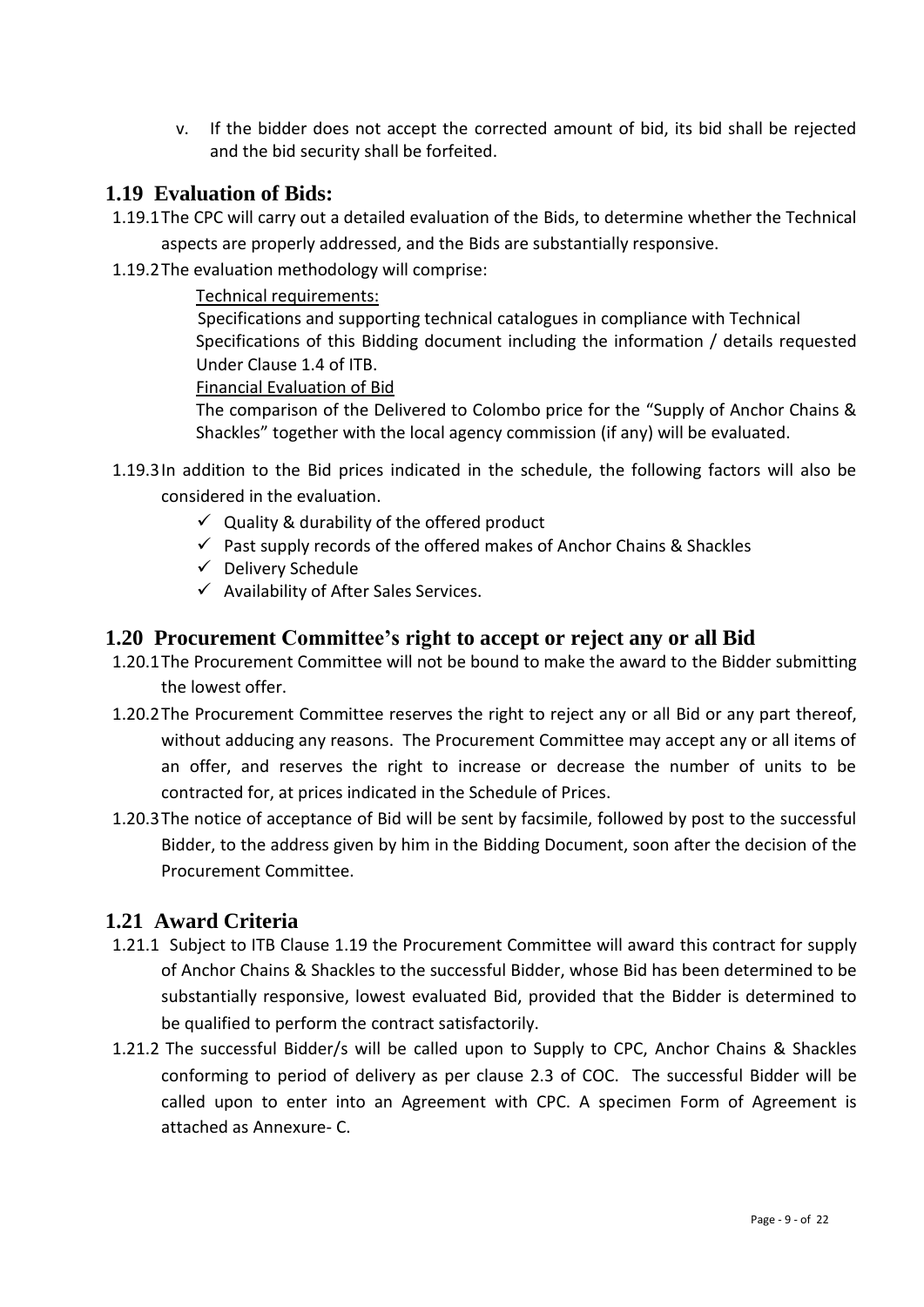## <span id="page-9-0"></span>**1.22 Period of Guarantee**

- 1.22.1The offered item should have a guarantee for the period of ten (10) years minimum for material and manufacturing defects from the date of delivery of Anchor Chains & Shackles to CPC.
- 1.22.2In the case of a failure of a stud link chain (180 feet Long) during the period of Warranty, the Supplier/Manufacturer should replace the defective stud link chain, with a complete set of the stud link chain (180 feet Length) without an additional cost to CPC.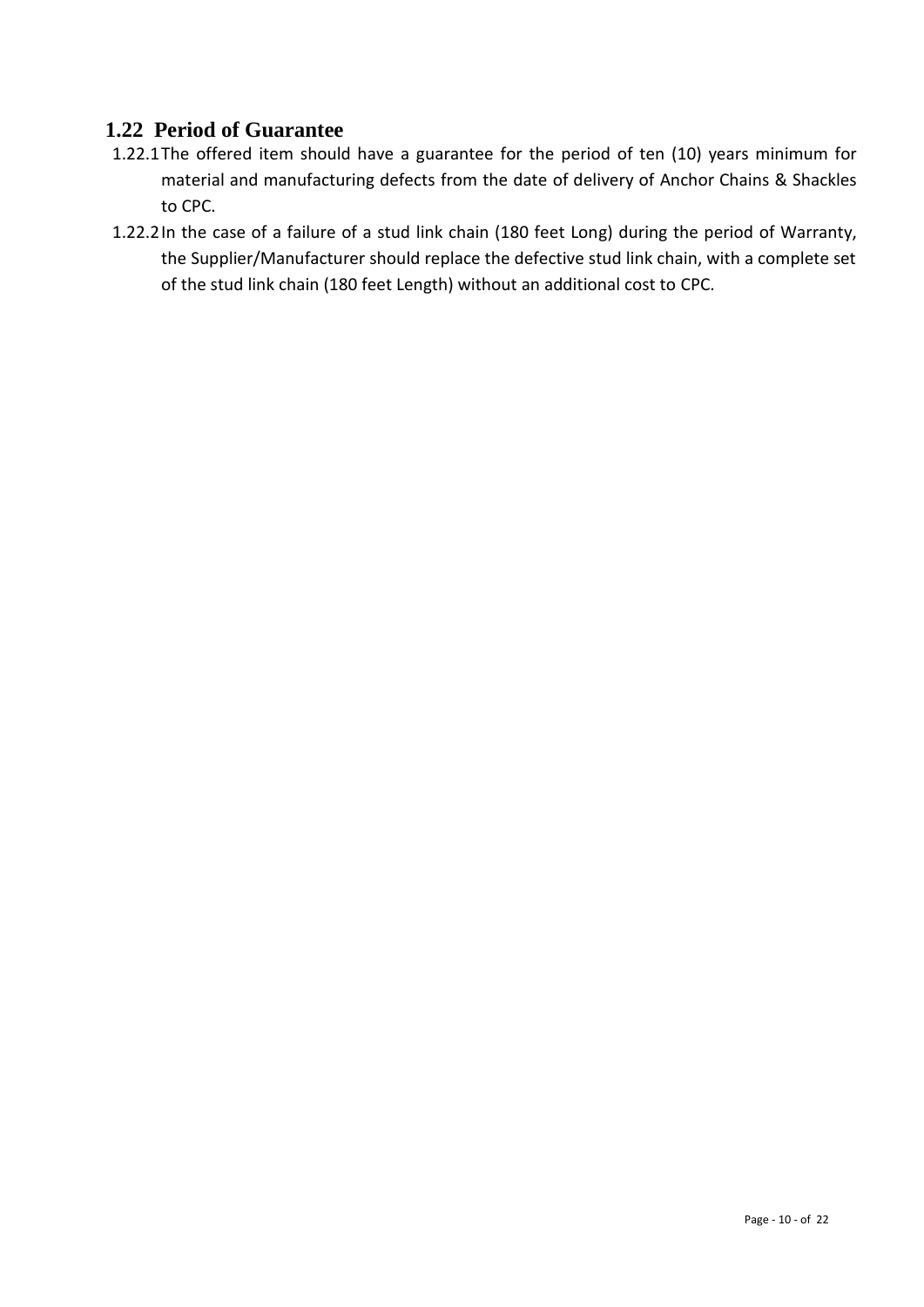# **2 CONDITIONS OF CONTRACT (COC)**

#### <span id="page-10-1"></span><span id="page-10-0"></span>**2.1 Performance Guarantee**

- 2.1.1 The successful Bidder, on being notified by CPC of the acceptance of his Bid, shall furnish at his own expense a Performance Security, within fourteen (14) days of such notification issued by a commercial Bank in Sri Lanka or a foreign bank with the guarantee confirmed by a commercial bank operating in Sri Lanka and approved by the Central Bank of Sri Lanka and payable to the CPC on demand in a sum equivalent to 10% of the total Bid value of the accepted Bid. The Performance Security shall be substantially in the format given in Annex D.
- 2.1.2 If the successful Bidder, fails to furnish the Performance Guarantee as aforesaid, his name will be placed in the list of defaulting Contractors. CPC shall therefore, be entitled in its absolute discretion to make suitable arrangements required for the performance of such Bid, as the case may be, at the risk and expense of the successful Bidder.
- 2.1.3 The successful Bidder, in the event of his failure to furnish the Performance Guarantee as required, shall be liable for any losses, costs, expenses and damages, which the CPC may sustain in consequence of such failure, and the Bid Security Guarantee shall be forfeited.
- 2.1.4 The Performance Guarantee shall be in favour of the CPC, and shall be valid for a period not less than Ninety (90) days from the date of anticipated final delivery.

#### <span id="page-10-2"></span>**2.2 Method of Payment**

2.2.1 Payments shall be made by an irrevocable Letter of Credit, 90% of the FOB value on receipt of goods to CPC and the balance 10% after the acceptance of goods by CPC.

#### <span id="page-10-3"></span>**2.3 Shipment & Delivery**

- 2.3.1 Third Party Inspection Certificates as per clause No. 2.13.1 & 2.13.2 of Particular Conditions, shall be sent before the shipment to CPC by courier & CPC in return will send a letter of acceptance back to the supplier within 10 days. Shipment should be made only after receipt of CPC Letter of Acceptance.
- 2.3.2 Anchor Chains & Shackles shall be delivered to CPC Head Office at No. 609, Dr. Danister De Silva Mawatha, Colombo 09 within six (06) months from the date of opening the L/C.

#### <span id="page-10-4"></span>**2.4 Delays in Delivery**

2.4.1 Where the Supplier does not deliver the Anchor Chains & Shackles in due time, in accordance with the stipulated and agreed dates of delivery, as given in the Bidding Document, the Ceylon Petroleum Corporation, will have the right to make suitable alternate arrangements for the required supplies. Delays for reasons beyond the Supplier's control which is acceptable to CPC, such situations will be dealt accordingly.

#### <span id="page-10-5"></span>**2.5 Defaults by Successful Bidder**

2.5.1 If the successful Bidder, defaults in the supply or otherwise commits a breach of any of the provisions in the Contract with CPC for the Supply of Anchor Chains & Shackles according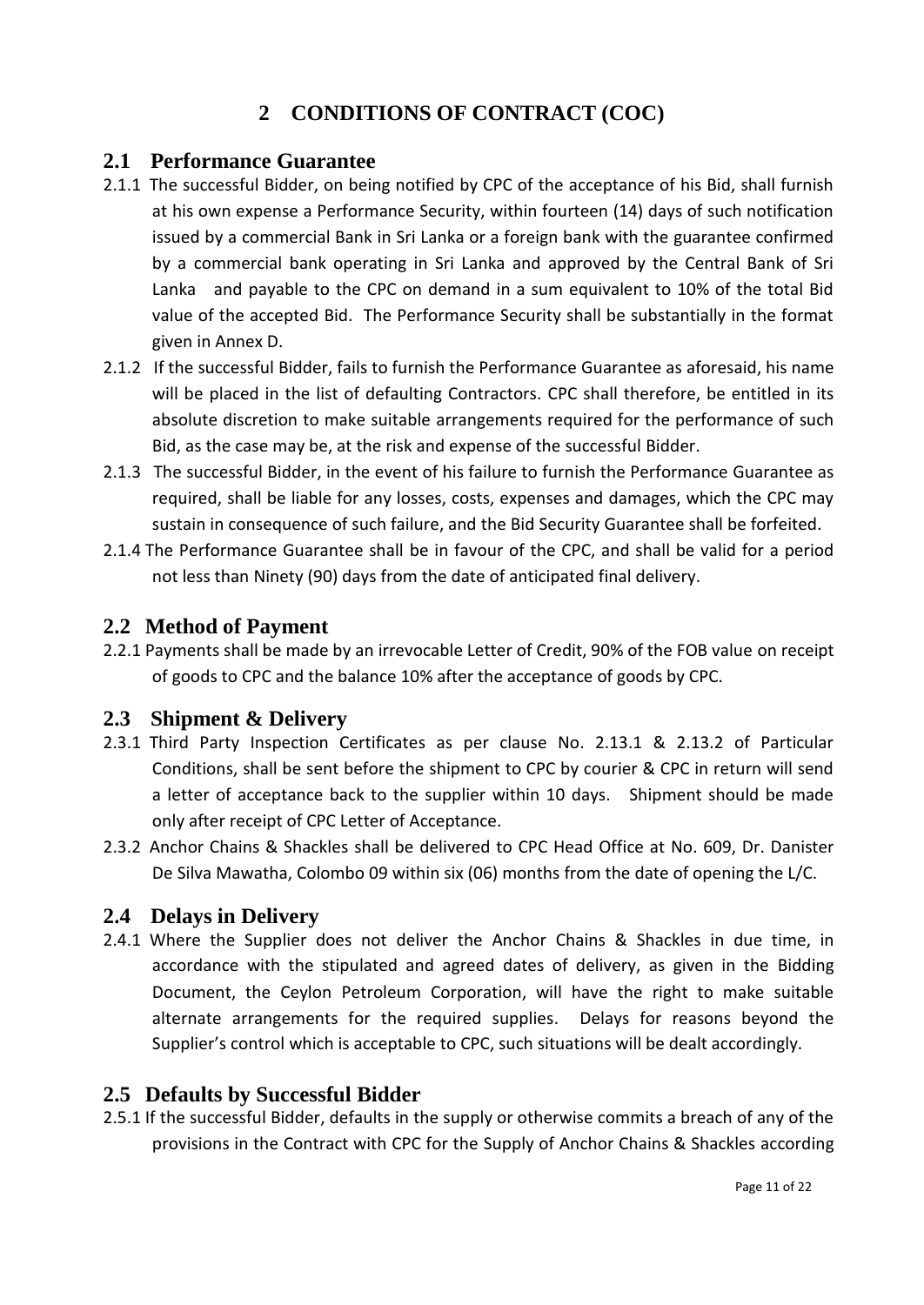to the Technical Specifications, he shall be liable to pay to CPC, all losses, damages and expenses incurred by CPC, in consequence of such default or breach.

2.5.2 Bidders shall declare that they had read the Bid conditions, and that they make the offer in compliance with, and subject to all the conditions thereof, and agree to perform the services in accordance with the said conditions in the manner therein set out, and in terms of this offer. A form of Bid, Annexure - 'A' is attached.

#### <span id="page-11-0"></span>**2.6 Assurance on Delivery**

2.6.1 The successful Bidder will be called upon to supply of Anchor Chains & Shackles to the Ceylon Petroleum Corporation confirming to specifications and strictly abide by the agreed delivery dates, which shall be less than six (06) months from the date of establishment of the Letter of Credit. (Shorter delivery periods are most welcome). However, Bidders shall indicate the period within which the item could be dispatched from the date of confirmation of the order.

## <span id="page-11-1"></span>**2.7 Penalty on Delayed Delivery**

2.7.1 If the successful bidder could not deliver the total quantity within the delivery period agreed in his bid, a penalty charge of the sum of 1/1000th of the total F.O.B. value per day or part thereof up to a 10% of the total F.O.B. Value will be recovered from the payment to the bidder & this requirement will also be included in the Letter of Credit as a condition. However, CPC reserves the right to cancel the award of the tender, if the total quantity is not delivered within the delivery period agreed by the bidder in his bid.

#### <span id="page-11-2"></span>**2.8 Packing**

2.8.1 Packing should be seaworthy and suitable to protect the goods from adverse weather conditions and shocks during the voyage handling & storage.

#### <span id="page-11-3"></span>**2.9 Force Majeure**

2.9.1 Except as regards an act of God, War, Strike, Invasion, Civil war, Rebellion, Revolution, Insurrection, Earthquake or Plagues or Tsunami, the Bidder shall undertake all risks and liabilities of whatsoever kind arising out of incidentals connected with the sale.

#### <span id="page-11-4"></span>**2.10 Bidder's Standard Conditions of Sale**

2.10.1Bidder's standard conditions of sale, usually printed on the reverse side of the Pro-forma Invoice or in a separate format will not be accepted. The conditions of bid of CPC will prevail.

#### <span id="page-11-5"></span>**2.11 Arbitration**

2.11.1If during the continuance of this Contract or at any time after the termination thereof, any disputes or differences of opinion touching the interpretation of this contract were to arise between the parties hereto or their respective representatives, such differences or disputes shall be referred for Arbitration.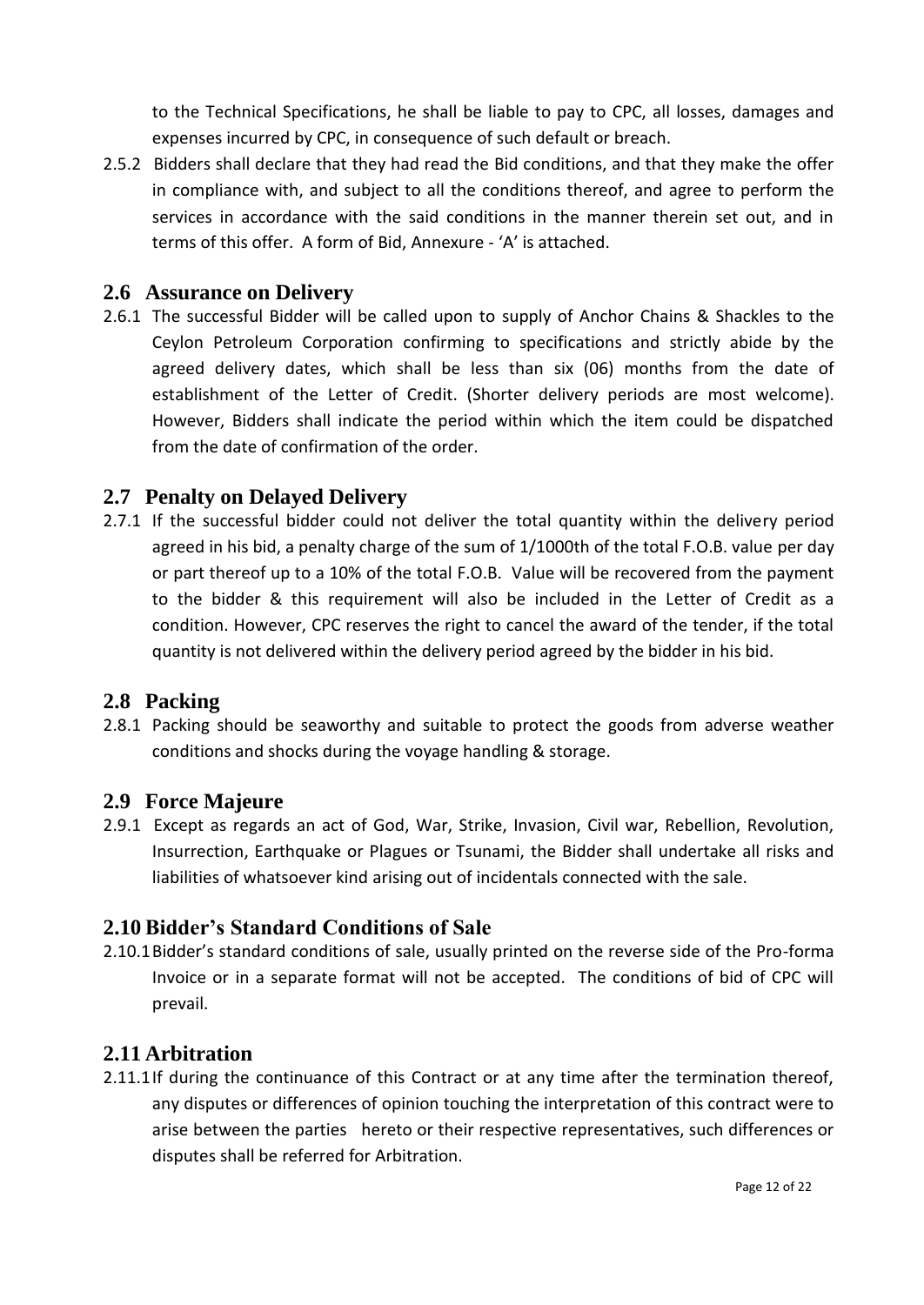2.11.2Arbitration shall be conducted under the rules of the Arbitration Centre of the Institute of the Development of Commercial Low & Practice (ICLP) in Sri Lanka & in accordance with the Arbitration Act No. 11 of 1995 of Sri Lanka. The Place of Arbitration shall be Colombo, Sri Lanka.

# <span id="page-12-0"></span>**2.12 Governing Law**

2.12.1The law of the Democratic Socialist Republic of Sri Lanka is applicable.

# <span id="page-12-1"></span>**2.13 Particular Conditions**

- 2.13.1Requirement for the materials, design, manufacture and testing shall be as per UR W22 Rev6 issued by the IACS.
- 2.13.2Recognized third party inspection certificates for Material, Mill test certificate (in accordance with MTC EN 10204 3.2), Dimension of links, quality, quantity, packaging & Marking requirements and load testing shall be sent before shipment.
- 2.13.33rd party pre-shipment inspectors should be one of the following institutions.
	- **a.** Lloyds **b.** S.G.S **c.** B.V **d.**ABS **e.** DNV
- 2.13.4Country of origin/ manufacturer shall be of USA, Europe South Africa and Japan and shall be mentioned clearly.
- 2.13.5Warranty shall be 10 years for material and manufacturing defects. (to be specified by a covering letter).
- 2.13.6Corrosion/Wear & Tear shall be within threshold limited (10% metal loss of stud link diameter) during warranty period.
- 2.13.7The Past Performance (supply) records of the brand offered for the last 5 years to the Western countries (USA, Europe & Japan) together with details of clients should be submitted.
- 2.13.8Following information to be clearly indicated on each item by steel dye stamping or by water resistant paint.
	- a. Heat number & load
	- b. CPC order & Tender Number
	- c. Manufacturer's name & country of Manufacturing.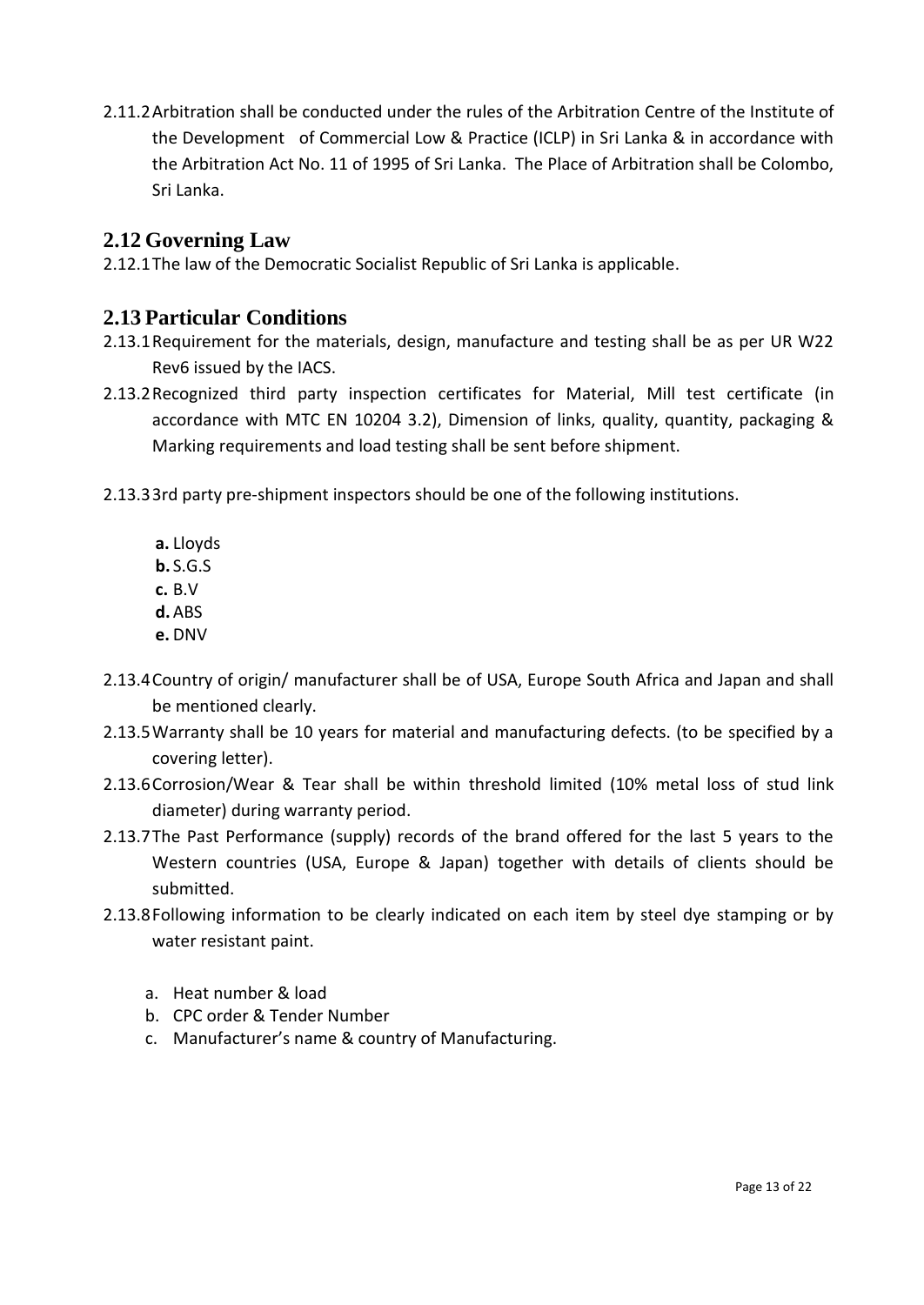# <span id="page-13-0"></span>**3 TECHNICAL SPECIFICATIONS**

| <b>Item</b>                 | <b>Description</b>                                         | <b>CPC</b> Requirement                           | <b>Bidder's Specification</b> |  |  |  |
|-----------------------------|------------------------------------------------------------|--------------------------------------------------|-------------------------------|--|--|--|
| No.                         |                                                            |                                                  |                               |  |  |  |
|                             | Stud Link Chains with all<br>common links, 180 FT long     | <b>Material</b> : Grade U3                       |                               |  |  |  |
|                             |                                                            | Wire Diarmeter:                                  |                               |  |  |  |
|                             |                                                            | 82.55 mm - 84 mm                                 |                               |  |  |  |
|                             |                                                            | <b>Finish: Black Tarred</b>                      |                               |  |  |  |
|                             |                                                            | Applicable Standard: IACS UR W22                 |                               |  |  |  |
|                             | Kenter type Joining shackle                                | Material: Grade U3                               |                               |  |  |  |
| $\mathcal{D}_{\mathcal{L}}$ | for the Stud link chain with<br>certification              | Stud link chain diameter:<br>$82.55$ mm $-84$ mm |                               |  |  |  |
|                             |                                                            | <b>Finish: Black Tarred</b>                      |                               |  |  |  |
|                             |                                                            | Applicable Standard: IACS UR W22                 |                               |  |  |  |
|                             |                                                            | <b>Material</b> : Grade U3                       |                               |  |  |  |
| 3                           | Super Swivel for Stud link<br>chain to accept common links | Stud link chain diameter:<br>82.55 mm - 84 mm    |                               |  |  |  |
|                             | each end                                                   | <b>Finish: Black Tarred</b>                      |                               |  |  |  |
|                             |                                                            | Applicable Standard: IACS UR W22                 |                               |  |  |  |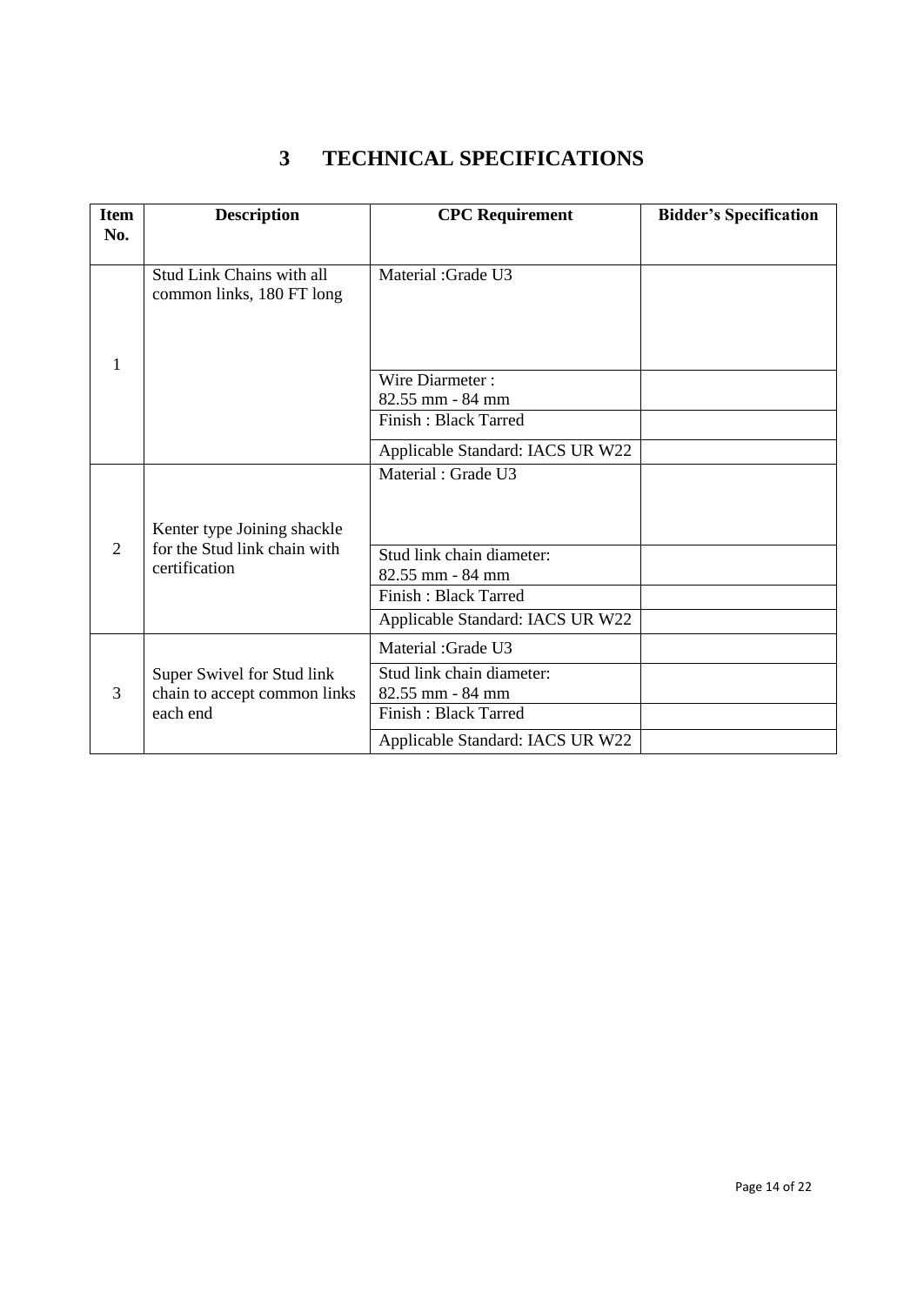<span id="page-14-0"></span>

| No.           | Qty. | <b>Unit</b>                                                                                                      | <b>Description</b>                                                                                              | <b>Unit Price</b> | <b>Total Price</b> |
|---------------|------|------------------------------------------------------------------------------------------------------------------|-----------------------------------------------------------------------------------------------------------------|-------------------|--------------------|
| $\mathbf{1}$  | 02   | Nos.                                                                                                             | Stud Link Chains with all common<br>links, 180 FT long<br>Wire diameter: $82.55$ mm $-84$ mm                    |                   |                    |
| $\mathcal{P}$ | 02   | Nos.                                                                                                             | Kenter type Joining shackle for the<br>Stud link chain with certification<br>Wire diameter: $82.55$ mm $-84$ mm |                   |                    |
| 3             | 01   | Super Swivel for Stud link chain to<br>accept common links each end<br>No.<br>Wire diameter: $82.55$ mm $-84$ mm |                                                                                                                 |                   |                    |

# **SCHEDULE- A: SCHEDULE OF PRICES**

| Total (FOB Value)                        |  |
|------------------------------------------|--|
| <b>Total Ocean Freight</b>               |  |
| <b>Total C&amp;F Value</b>               |  |
| Less Discount (if any)                   |  |
| Cost of 3 <sup>rd</sup> Party Inspection |  |
|                                          |  |
|                                          |  |
| <b>Grand Total</b>                       |  |
|                                          |  |
| Period of Validity of the offer          |  |
| Name of the Manufacturer                 |  |
| Country of the Manufacturer              |  |
| Country of Origin                        |  |
| Name of the 3rd Party Inspector          |  |
| <b>Delivery Period</b>                   |  |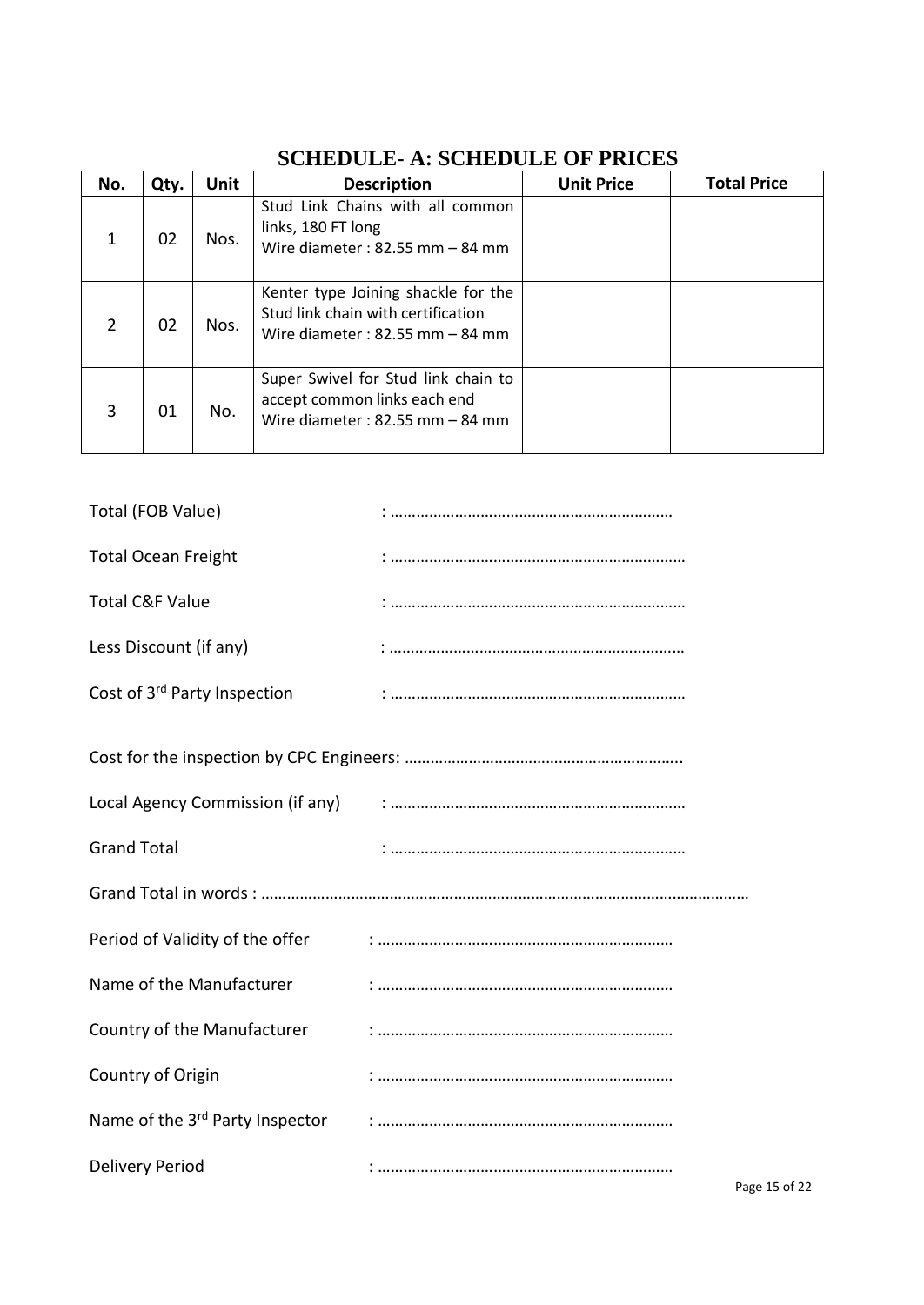| <b>Warranty Period</b> |  |
|------------------------|--|
| Name of the Bidder     |  |
| Address                |  |
|                        |  |
|                        |  |
|                        |  |
| Tele/Fax Nos.          |  |
| Signature of Bidder    |  |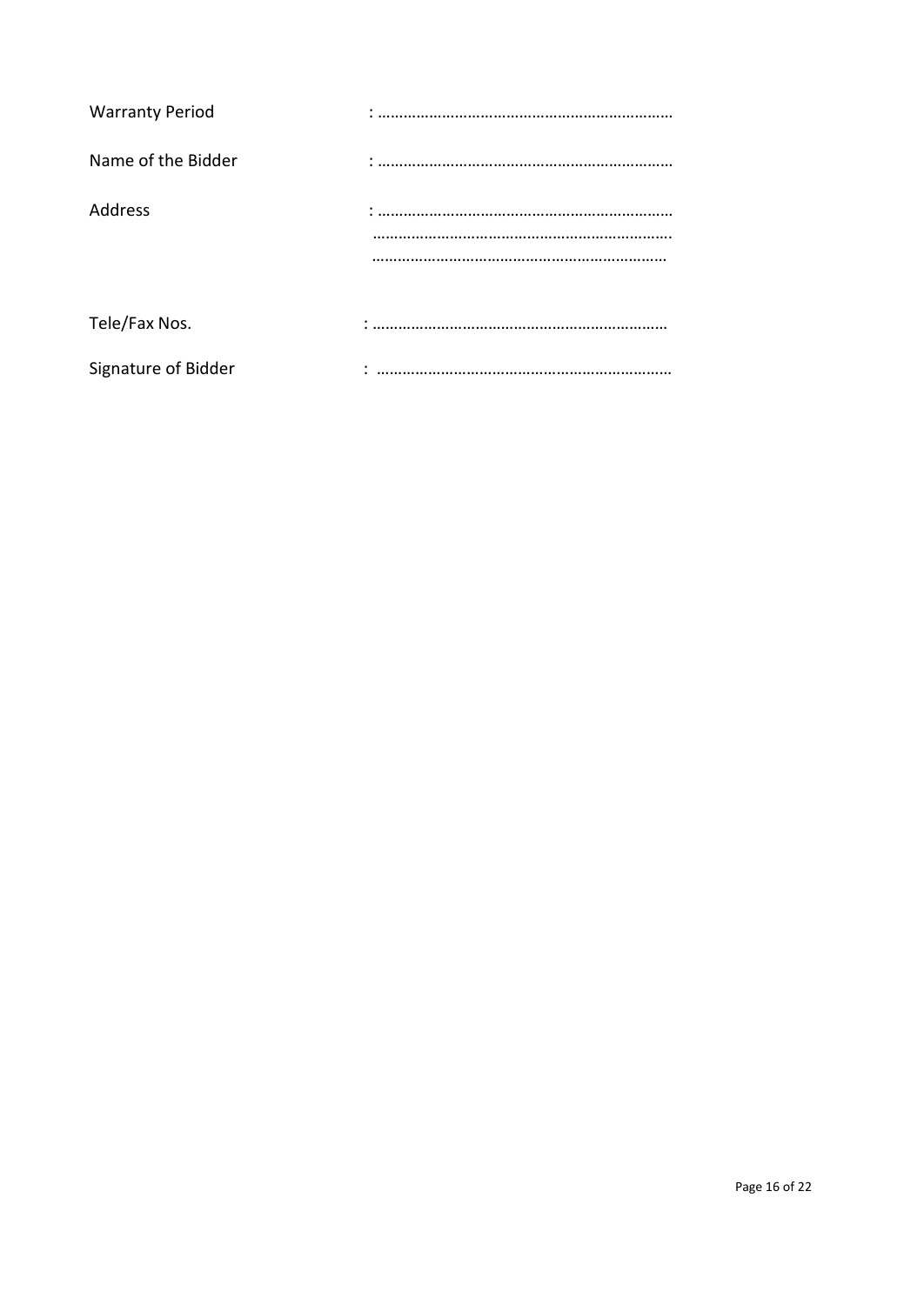#### **ANNEXURE-A: FORM OF BID**

<span id="page-16-0"></span>**To:** The Chairman Procurement Committee, Ceylon Petroleum Corporation 1 st Floor, No. 609, Dr. Danister De Silva Mwt., Colombo 09. SRI LANKA

**From: …**…………………………….

 ……………………………… ………………………………

Sir,

- A-1 Having familiarized ourselves with the formal request for Instruction to Bidders and Conditions of Contract, Technical Specification for the Supply of Anchor Chains & Shackles, we offer to complete the whole of said services in conformity with the said document.
- A-2 Unless and until a formal Agreement is prepared and executed, this Bid together with your written acceptance thereof shall constitute a binding contract with us.
- A-3 We understand you are not bound to accept the lowest or any Bid you may receive.
- A-4 The Bid we are offering is complete and fulfils the requirements discussed in the Technical specifications of the Bid document.
- A-5 We agree to abide by this Bid for the period of Sixty (60) days from the date of opening of the same. Bid Conditions and prices quoted shall remain binding upon us and may be accepted at any time before the expiration of the period.
- A-6 We agree to be bound by the Bid, Bid Conditions, Technical Specifications and Performance Guarantee.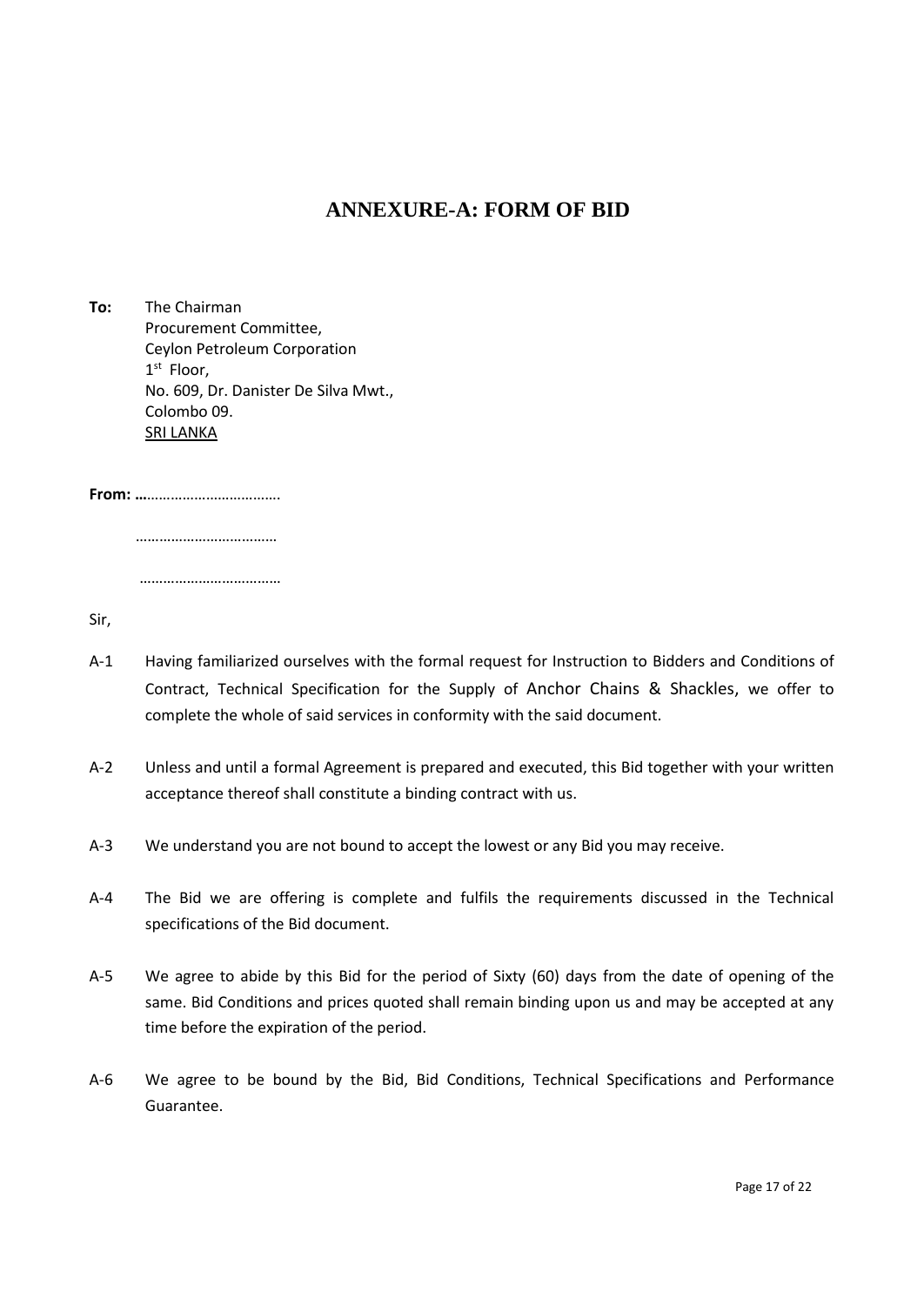- A-7 We affirm that the said items will be delivered within six (06) months after we receive notice of acceptance of our Bid. (Order Confirmation)
- A-8 We offer the lump sum fixed price of (foreign cost in figures) …………………………………………….(inwords)………………………………………...................................... for supply of Anchor Chains & Shackles to CPC as detailed out in this Bidding Document and details of the lump sum price is as given in the schedule of prices. We agree that it is open to the Procurement Committee to reject this offer or to accept.

<span id="page-17-0"></span>

|      |            |  | and on behalf of and on behalf of : |  |  |  |  |  |  |
|------|------------|--|-------------------------------------|--|--|--|--|--|--|
|      |            |  |                                     |  |  |  |  |  |  |
|      |            |  |                                     |  |  |  |  |  |  |
|      |            |  |                                     |  |  |  |  |  |  |
| Name |            |  |                                     |  |  |  |  |  |  |
|      |            |  |                                     |  |  |  |  |  |  |
|      | Address    |  |                                     |  |  |  |  |  |  |
|      |            |  |                                     |  |  |  |  |  |  |
|      |            |  |                                     |  |  |  |  |  |  |
|      | Witnesses: |  |                                     |  |  |  |  |  |  |
|      |            |  |                                     |  |  |  |  |  |  |
|      |            |  |                                     |  |  |  |  |  |  |
|      | Name:      |  |                                     |  |  |  |  |  |  |
|      |            |  |                                     |  |  |  |  |  |  |
|      |            |  |                                     |  |  |  |  |  |  |
|      |            |  |                                     |  |  |  |  |  |  |
|      |            |  |                                     |  |  |  |  |  |  |
|      |            |  |                                     |  |  |  |  |  |  |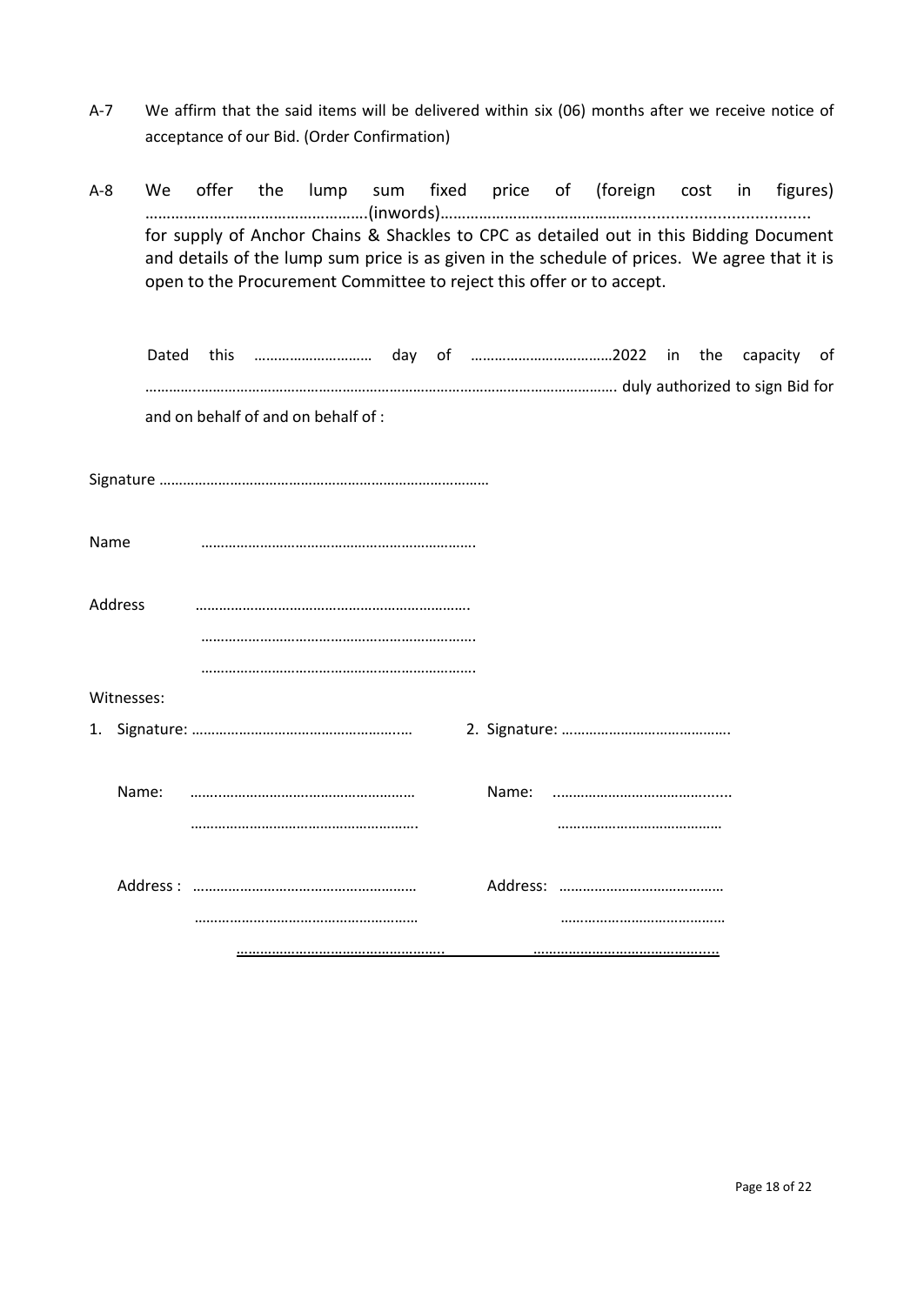# **ANNEXURE-B: FORMAT FOR BID SECURITY GUARANTEE**

[This Bank Guarantee form shall be filled in accordance with the instructions indicated in brackets] …………………[insert issuing agency's name and address of issuing branch or office]………………

**Beneficiary : ……………….** [ insert (by PE) name and address of Employer/ Purchaser] **Date : ……………….** [ insert (by issuing agency) date] **BID GUARANTEE NO. : ………………**[insert (by issuing agency) number] We have been informed that ........................[insert (by issuing agency) name of the Bidder; if a joint venture, list complete legal names of partners] (hereinafter called " the Bidder") has submitted to you its bid dated ………………[insert (by issuing agency) date] (hereinafter called "the Bid") for execution/ supply [select appropriately) of [insert name of Contract] under Invitation for Bids No. ……………….. [Insert IFB number] ("the IFB")

Furthermore, we understand that, according to your conditions, Bids must be supported by a Bid Guarantee.

At the request of the Bidder, we ……………[insert name of issuing agency] hereby irrevocably undertake to pay you any sum or sums not exceeding in total an amount of ………………[insert amount in figures] ……………..[insert amount in words] upon receipt by us of your first demand in writing accompanied by a written statement stating that the Bidder is in breach of its obligation(s) under the bid conditions, because the Bidder.

- (a) has withdrawn its Bid during the period of bid validity specified; or
- (b) does not accept the correction of errors in accordance with the Instructions to Bidders (hereinafter "the ITB") of the IFB; or
- (c) having been notified of the acceptance of its Bid by the Employer/ Purchaser during the period of bid validity, (i) fails or refuses to execute the Contract Form, if required, or (ii) fails or refuses to furnish the Performance Security, in accordance with the ITB.

This Guarantee shall expire: (a) if the Bidder is the successful bidder, upon our receipt of copies of the Contract signed by the Bidder and of the Performance Security issued to you by the Bidder; or (b) if the Bidder is not the successful bidder, upon the earlier of (i) our receipt of a copy of your notification to the Bidder that the Bidder was unsuccessful, otherwise it will remain in force up to ……………[insert date]

Consequently, any demand for payment under this Guarantee must be received by us at the office on or before that date ………………………………….

[signature(s) of authorized representative(s)]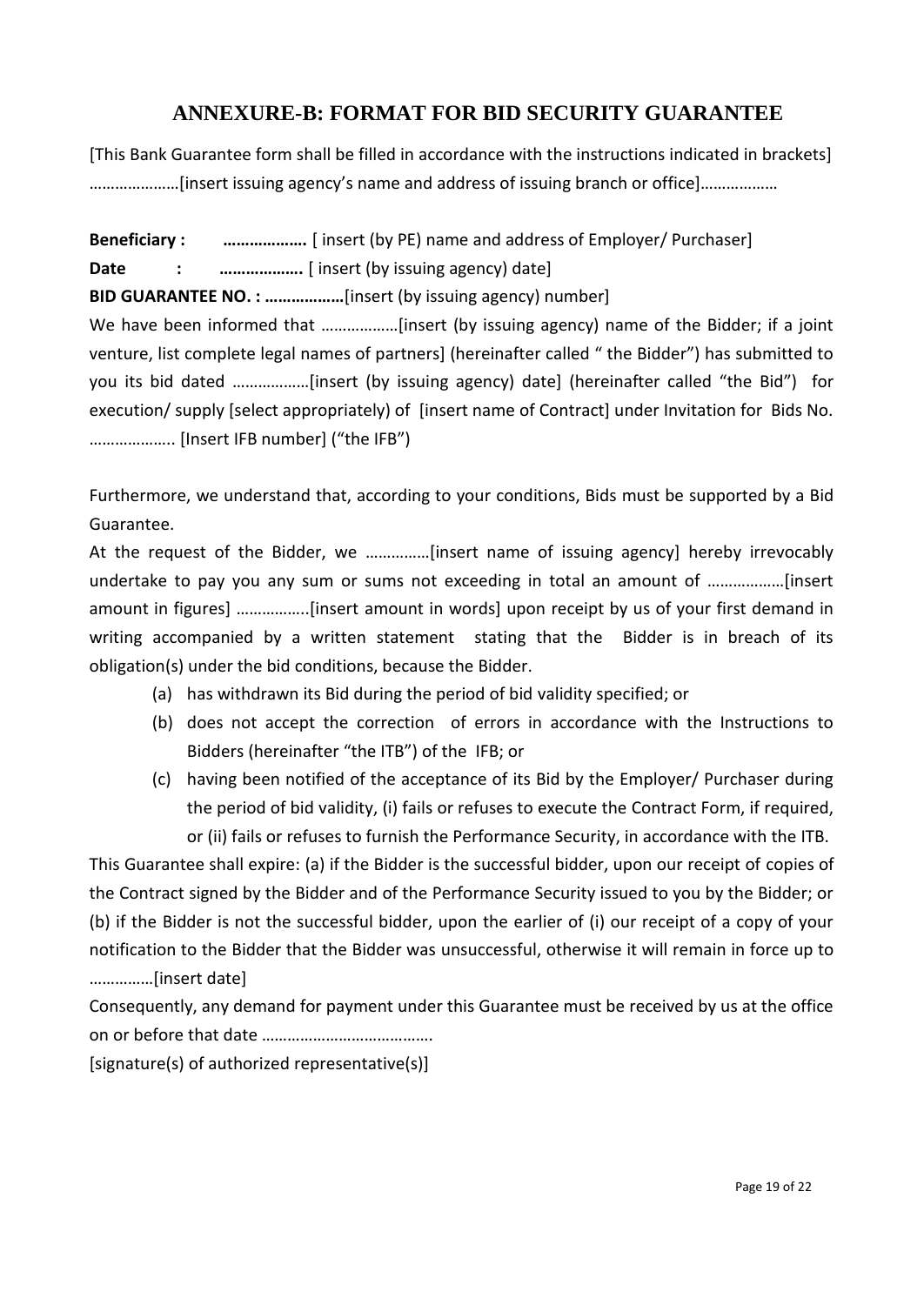# **ANNEXURE-C: FORM OF AGREEMENT**

<span id="page-19-0"></span>This Agreement made this **the contract of the contract of the contract of the contract of the contract of the contract of the contract of the contract of the contract of the contract of the contract of the contract of the** established by an Act of Parliament namely Act No. 28 of 1961 & having its registered Office at No. 609, Dr. Danister De Silva Mawatha, Colombo 09 in the Government of the Democratic Socialist Republic of Sri Lanka (hereinafter called and referred to as the "CPC" which terms of expression as herein used shall where this context so requires and admits mean & include the CPC & its Successors & assigns) of the one part and \_\_\_\_\_\_\_\_\_\_\_\_\_\_\_\_\_\_\_\_ of \_\_\_\_\_\_\_\_\_\_\_\_\_\_\_\_\_\_\_\_\_\_\_\_ a Company duly incorporated & having its registered Office at \_\_\_\_\_\_\_\_\_\_\_\_\_\_\_\_\_\_\_\_\_\_\_\_\_\_\_\_\_\_\_\_\_\_(hereinafter called the "Agent" which terms of expression as herein used shall where this context so requires and admits mean & include the  $\alpha$  its successors & assigns) of the other part.

**Whereas the CPC is desirous that the Goods known as "**Anchor Chains & Shackles" **shall be supplied by the Contractor, and has accepted a Bid by the Contractor for the supply of such equipment, and the remedying of any defects therein.**

The CPC and the Agent agree, as follows: -

In the Agreement words and expressions shall have the same meanings as are respectively assigned to them in the Conditions of Contract and Agent's scope of work hereinafter referred to.

The following documents shall be deemed to form and be read and construed as a part of this Agreement.

- **Letter of Acceptance dated \_\_\_\_\_\_\_\_\_\_\_\_\_\_\_.**
- **The Technical Specifications**
- **The Bid dated \_\_\_\_\_\_\_\_\_\_\_\_\_\_\_\_\_\_\_\_\_\_\_.**
- **The Conditions of Contract**
- **Particular Conditions**
- **The Completed Schedules and**
- **The Agent's Proposal**

In consideration of the payments to be made by the CPC to the Agent as hereinafter mentioned, the Agent hereby covenants with the CPC to supply and remedy any defects therein, fit for purpose in conformity in all respect according to the provisions of the Contract.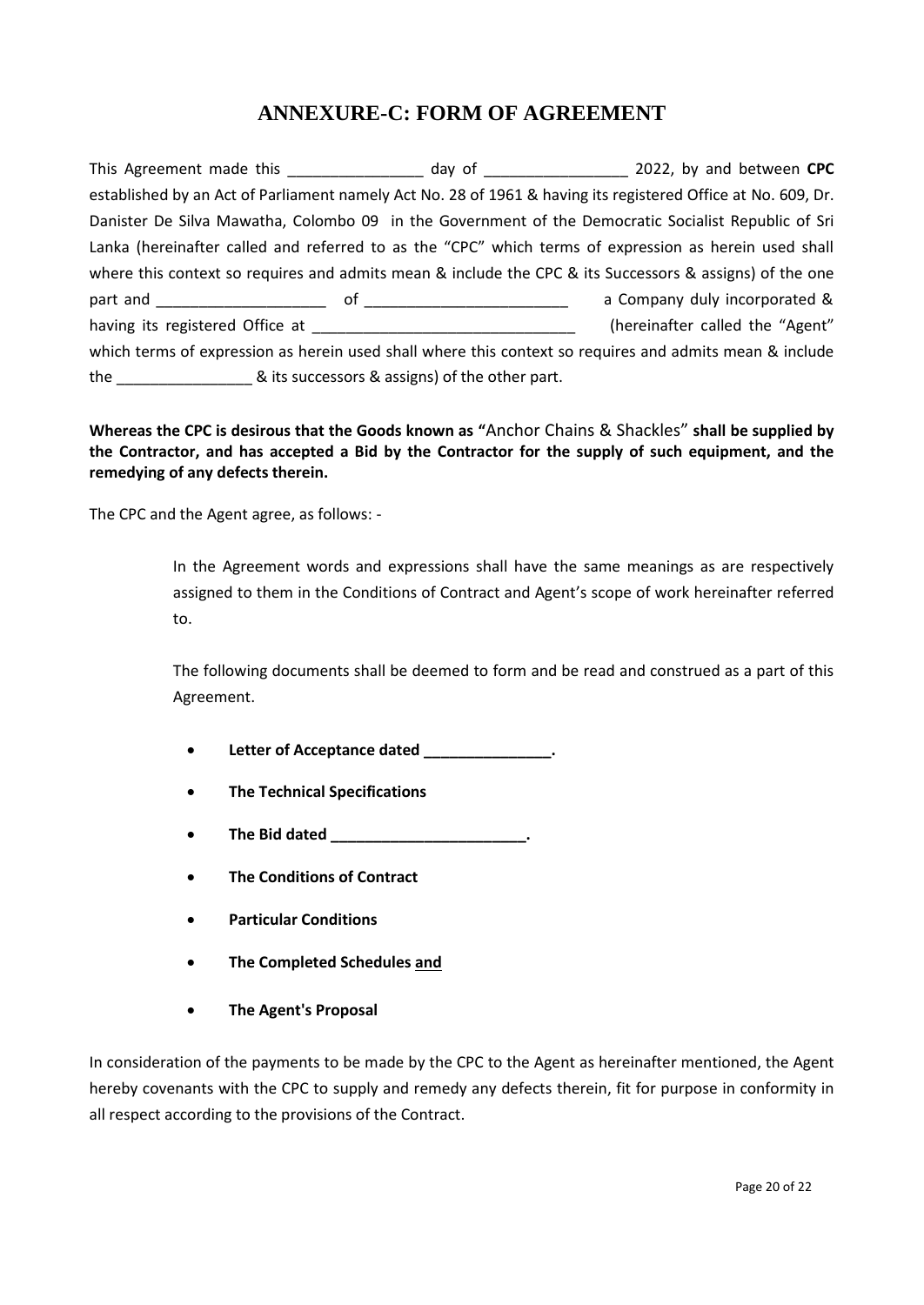The CPC hereby covenants to pay the Agent in consideration of the Supply and the remedying of defects therein, the agreed Price or such other sum as may become payable under the provisions of the Contract the times and in the manner prescribed by the Agreement.

In Witness whereof the parties have hereunto caused this Agreement to be executed the day, month & year afore written.

|                | <b>Authorized Signature of the Chairman</b><br>Of CPC |                | <b>Authorized Signature of the Agent</b> |
|----------------|-------------------------------------------------------|----------------|------------------------------------------|
|                |                                                       |                |                                          |
|                |                                                       |                |                                          |
|                |                                                       |                |                                          |
|                |                                                       |                |                                          |
|                |                                                       |                |                                          |
|                | In the presence of                                    |                | In the presence of                       |
| <b>Name</b>    |                                                       | <b>Name</b>    |                                          |
| Signature      |                                                       | Signature      |                                          |
| <b>Address</b> |                                                       | <b>Address</b> |                                          |